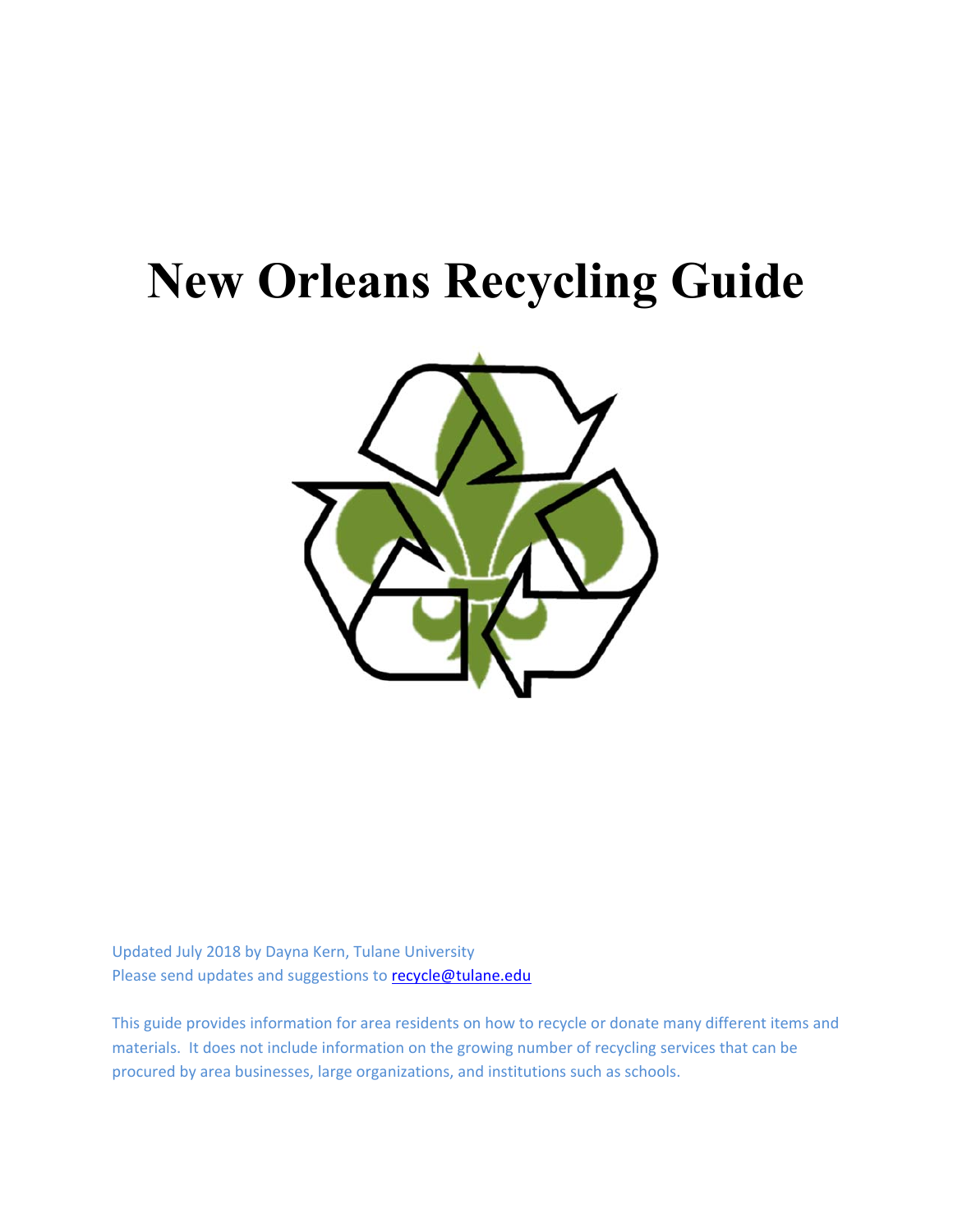# **Table of Contents**

| <b>Curbside Recycling</b>                 | 3  |
|-------------------------------------------|----|
| City of New Orleans                       |    |
| Jefferson Parish                          |    |
| Drop off Services for General Recyclables | 4  |
| City of New Orleans                       |    |
| Jefferson Parish                          |    |
| <b>St Charles Parish</b>                  |    |
| St John Parish                            |    |
| Recycling by National Retail Stores       | 7  |
| <b>Green Pages</b>                        | 8  |
| Aluminum                                  | 8  |
| Appliances                                | 8  |
| <b>Art Supplies</b>                       | 9  |
| Automobiles (proof of ownership required) | 10 |
| <b>Batteries</b>                          | 10 |
| <b>Bicycles</b>                           | 12 |
| <b>Books</b>                              | 12 |
| <b>Building Materials</b>                 | 13 |
| Cardboard                                 | 14 |
| Carpet                                    | 14 |
| Cartridges (for Printers)                 | 14 |
| Cassettes                                 | 15 |
| CDs                                       | 15 |
| <b>Cell Phones</b>                        | 16 |
| <b>Christmas Trees</b>                    | 16 |
| <b>Clothing Hangers</b>                   | 16 |
| Clothing/Household Items                  | 16 |
| Compost                                   | 18 |
| Computers                                 | 18 |
| <b>DVDs</b>                               | 19 |
| Electronics                               | 19 |
| Food                                      | 20 |
| Furniture                                 | 21 |
| Glass                                     | 22 |
| <b>Junk Mail</b>                          | 22 |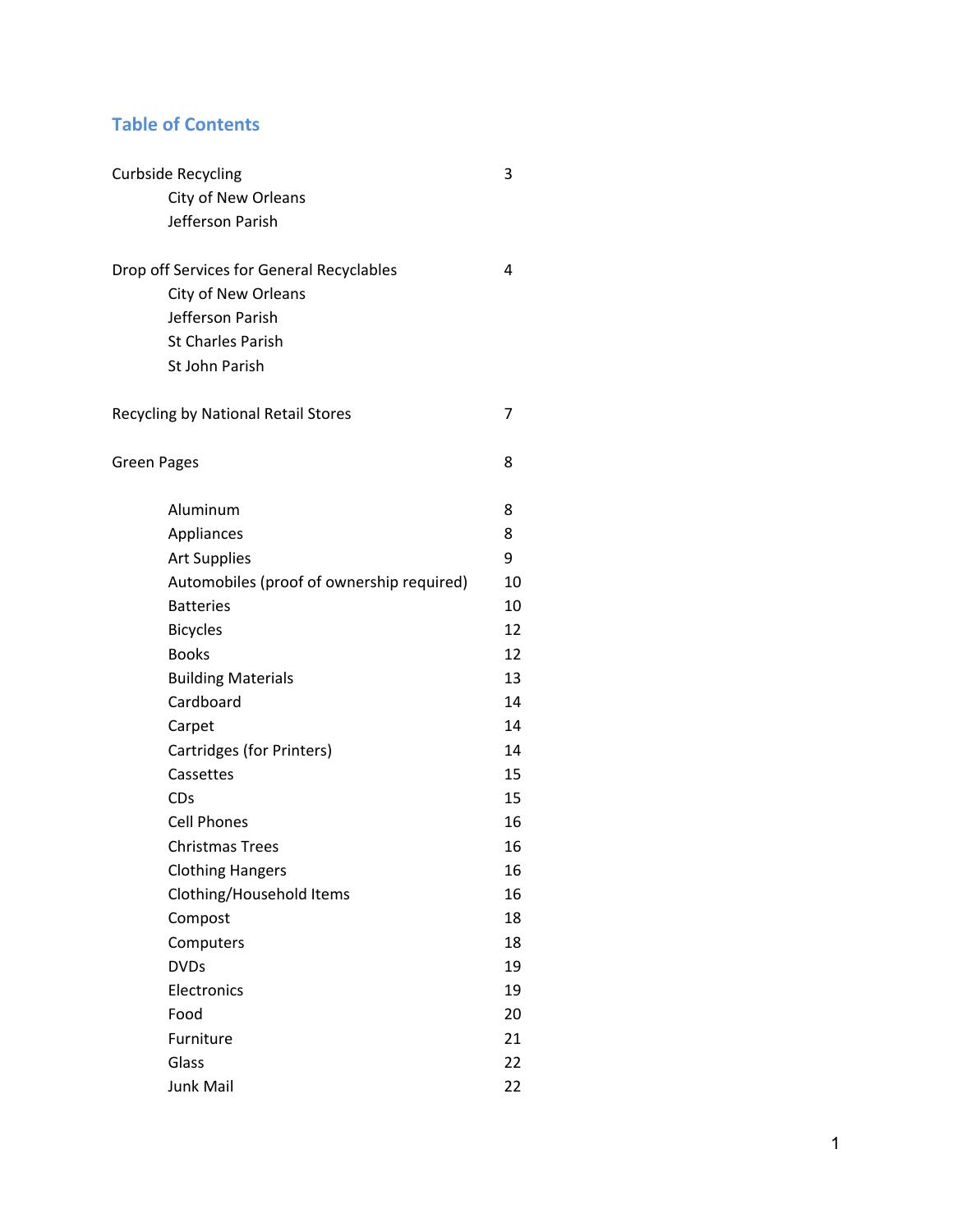| Light Bulbs                  | 22 |
|------------------------------|----|
| Magazines                    | 23 |
| Mardi Gras Beads             | 23 |
| <b>Medications</b>           | 24 |
| Metal                        | 24 |
| <b>Musical Instruments</b>   | 25 |
| Newspapers                   | 25 |
| Oil, Cooking                 | 26 |
| Oil, Motor                   | 26 |
| Paint                        | 26 |
| Paper                        | 26 |
| Pet Supplies                 | 27 |
| Plastic (#1-7)               | 27 |
| <b>Plastic Shopping Bags</b> | 27 |
| Printers                     | 28 |
| <b>Propane Cylinders</b>     | 28 |
| Records                      | 28 |
| Shoes                        | 29 |
| <b>Televisions</b>           | 29 |
| <b>Tires</b>                 | 30 |
| <b>Toys</b>                  | 30 |
| <b>Video Tapes</b>           | 32 |
| <b>Wooden Pallets</b>        | 32 |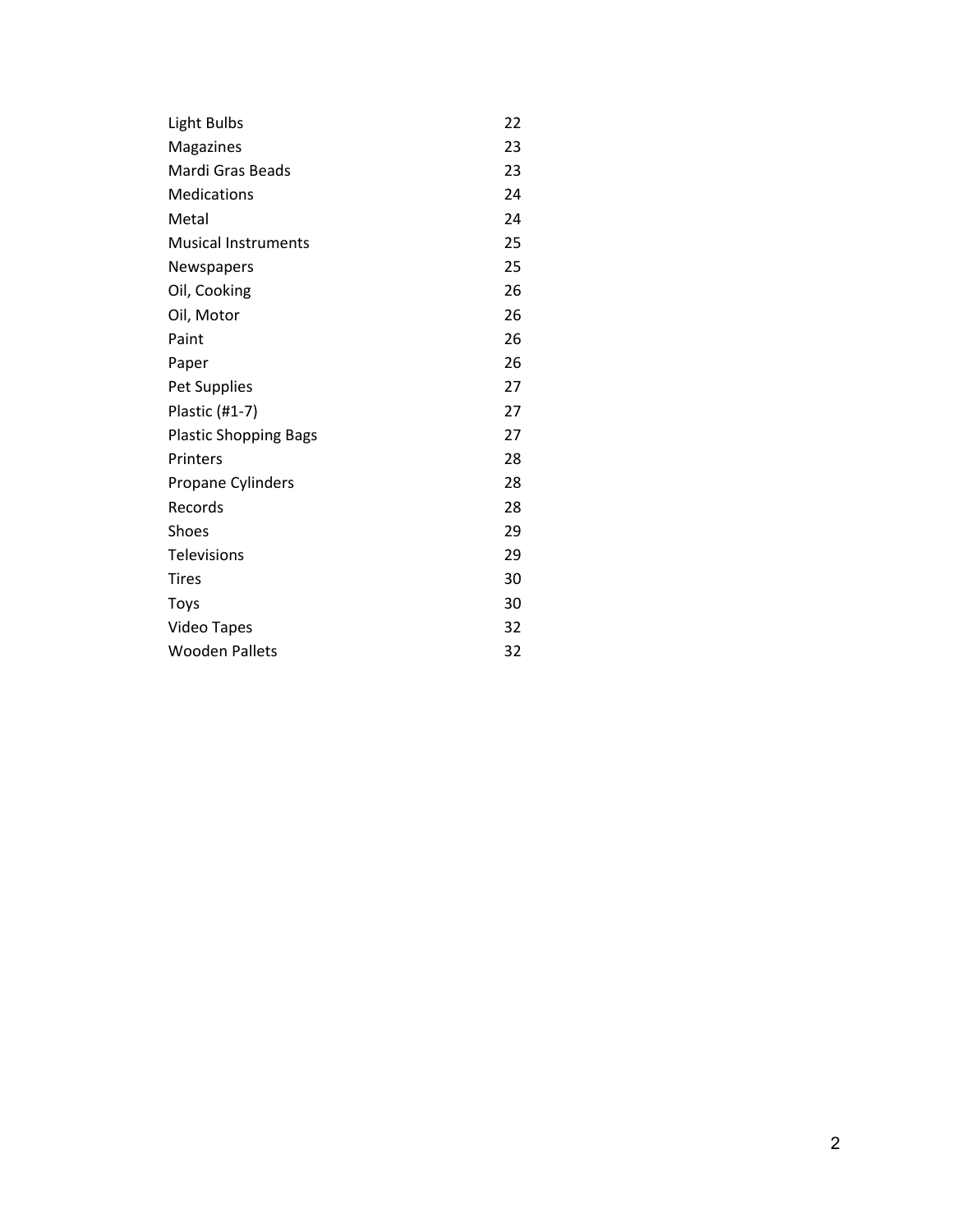# **Curbside Recycling**

# **City of New Orleans**

The City of New Orleans offers free weekly curbside recycling to properties that are eligible for the collection of solid waste by the City. Eligible properties include those with four units or less, which generate less than 95 gallons of solid waste at each routine collection (outside the French Quarter & Downtown Development District) or less than 35 gallons of solid waste at each routine collection (within the French Quarter & DDD). Hotels, restaurants, and bars are not eligible for City sanitation services.

Registration ‐‐ Residents of Orleans Parish can call 311 or (504) 658‐2299 between the hours of 8:00 am and 5:00 pm, Monday‐Friday, to register for the curbside recycling program and receive a free, 64 gallon, wheeled cart with a lid (outside of the FQ/DDD) or an 18 gallon blue bin (inside the FQ/DDD).

Items that can be recycled curbside include:

- Paper (newspaper, magazines, junk mail, office paper, phone books, envelopes, catalogs)
- Plastics (#1 through #7, including plastic pots from plant nurseries)
- Metal cans (aluminum, steel, tin, small metal cans, clean aluminum foil)
- Cardboard (clean, no pizza boxes)
- Paperboard/boxboard (such as cereal boxes, cracker boxes, toothpaste boxes)
- Waxboard (juice boxes, milk cartons)

The recycling pickup schedule is posted online on the Department of Sanitation website, http://www.nola.gov/sanitation/schedules/.

Residents can also directly call the company that collects their recycling to determine their recycling pickup day. Below are the customer service numbers and websites of each company.

**Richard's Disposal** (South of I‐10) Phone: (504) 241‐2142 www.richardsdisposal.com

**Metro Disposal Service** (North of I‐10) Phone: (504) 520‐8331 www.metroservicegroup.com

**Empire Services** (French Quarter and DDD) Phone: (504) 835‐5551 www.empirenola.com

*All information from the City of New Orleans Department of Sanitation website: http://www.nola.gov/sanitation/recycling/*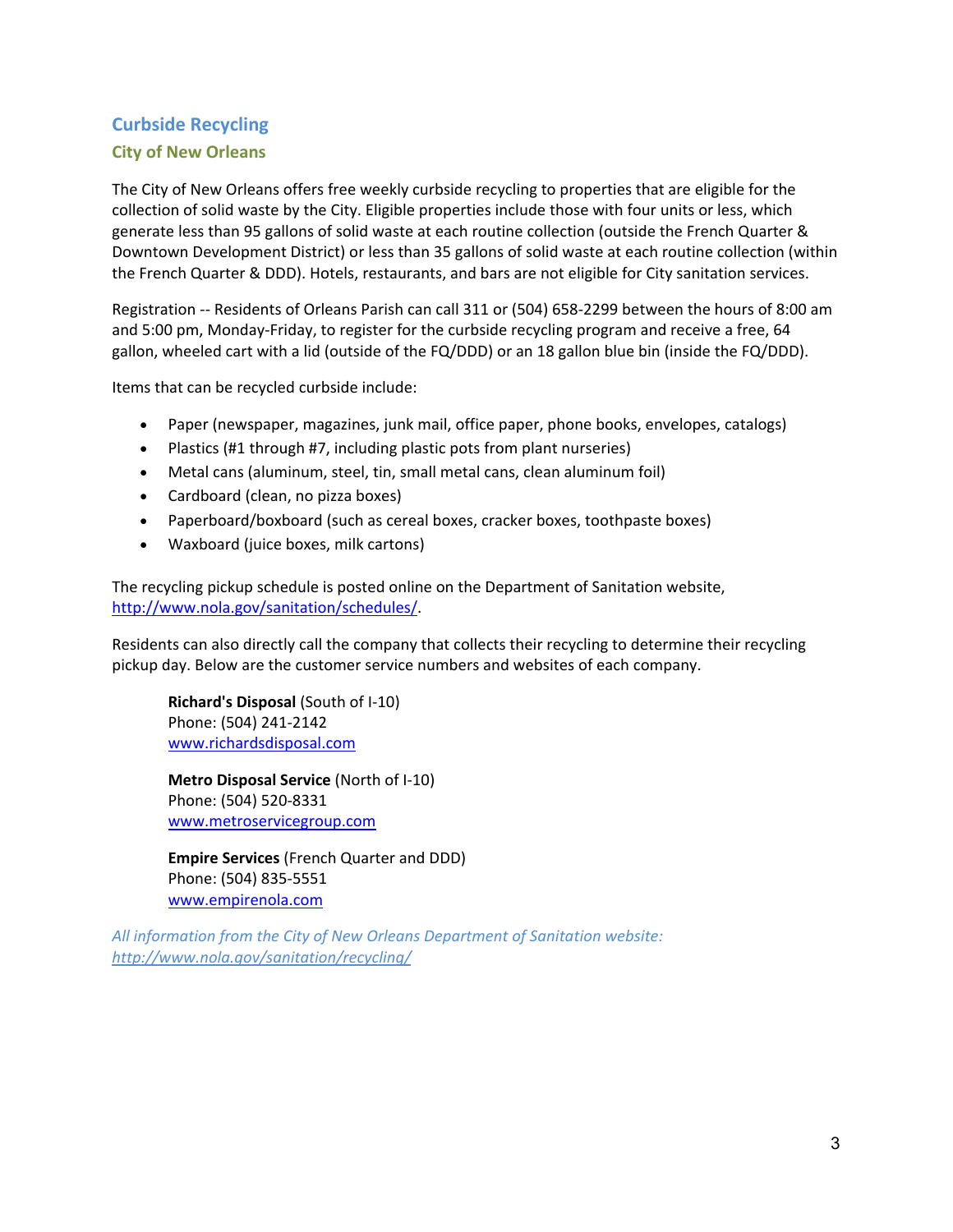# **Jefferson Parish**

Curbside recycling is currently available to all residents once per week. Recycling bins should be placed out with garbage bins on either the first (East Bank) or second (West Bank) garbage pickup day, depending on the residential address. All recyclables should be placed within the regulation 18‐gallon bins provided by the parish no sooner than 4:00 pm the day prior. Households that generate more than will fit in one bin or to replace a stolen or broken bin call Progressive Waste at 1-(877) 747-4374. Bins from the previous program are acceptable if they are 18‐gallon open topped bins, regardless of the color.

Items that can be recycled curbside include:

- Plastics  $(H1$  through  $H7)$
- Small metal cans (aluminum, steel, tin)
- Corrugated Cardboard
- Boxboard (i.e. cereal, shoe boxes)
- Paper newspaper, telephone books, magazines, junk mail, paper bags, envelopes, manila envelopes, home office paper, colored paper, shredded paper (secured in plastic bags), greeting cards

*Collection day information by location is available here:*  http://www.jeffparish.net/modules/showdocument.aspx?documentid=5748.

*All information from the Jefferson Parish Office of Environmental Affairs website: http://www.jeffparish.net/index.aspx?page=3755#Residential* 

# **Drop Off Services for General Recyclables**

# **City of New Orleans Department of Sanitation**

The Department of Sanitation offers semi-monthly recycling drop-off at the Recycling Drop-Off Center at 2829 Elysian Fields Avenue on the second and fourth Saturday of every month from 8:00am until 1:00pm.

*\*See website for special "Shred Days" in partnership with Iron Mountain and the Annual Household Hazardous Materials Collection Day.* 

Items accepted:

- Paper Products (newspapers, junk mail, phone books, catalog, office paper, color inserts)
- Plastics #1 through #7 (water, soda, juice, detergent, plastic pots from nurseries, plastic bags, etc.)
- **Metals (Aluminum, Tin, Steel Cans)**
- Cardboard/boxboard (cereal boxes)
- **Mardi Gras beads**
- Batteries [SLA and car batteries (AA, AAA, AAAA, C, D, 6-volt, 9-volt and lithium)]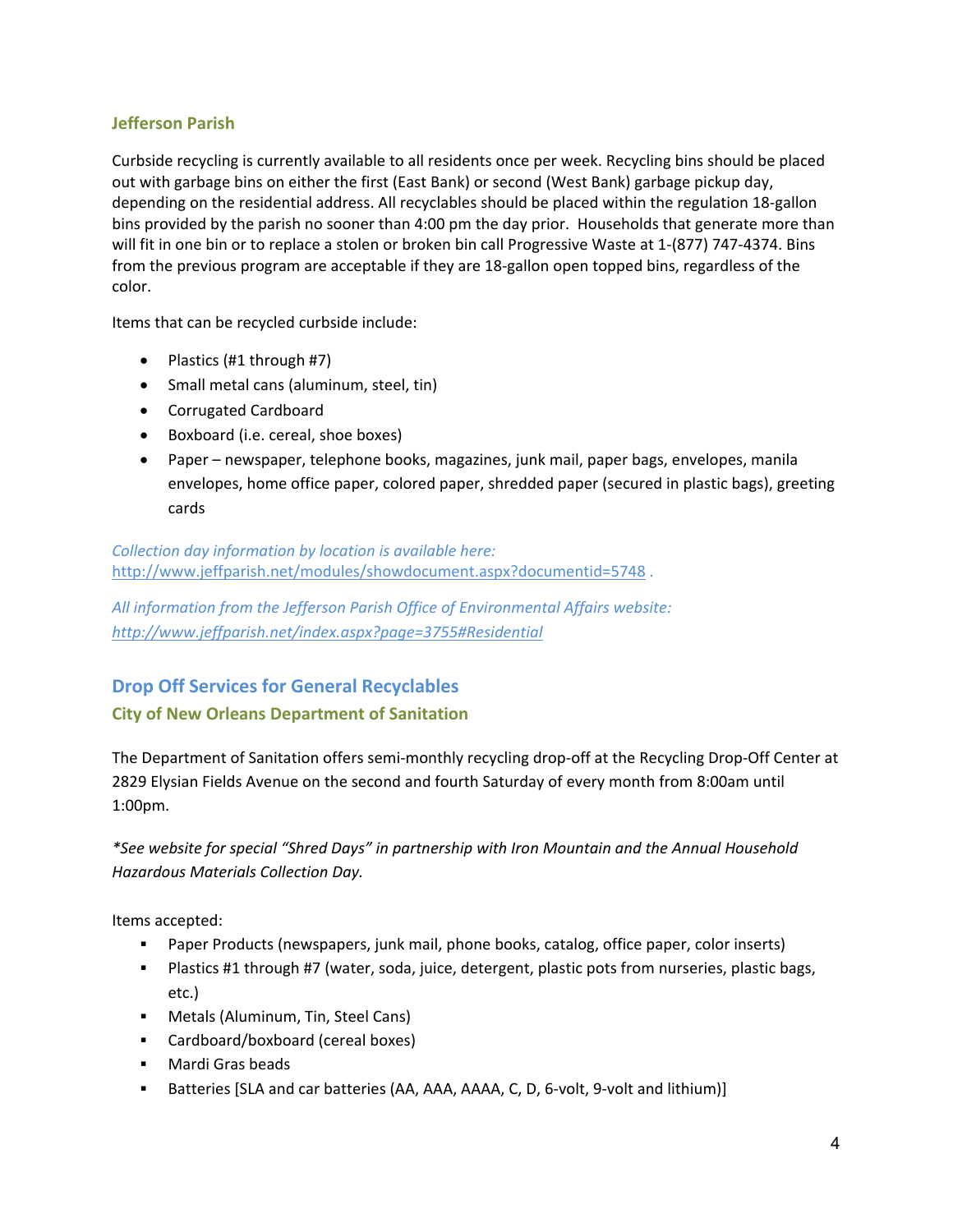- **EXECT** Light bulbs (incandescent and fluorescent)
- E‐waste (cable, cell phones, circuit boards, circuit systems, computer accessories, computer hardware, digital cameras/picture frames, digital video recorders (DVR's), DVD's, fax machines, gaming systems, GPS devices, ink jet and toner cartridges, laptops, MP3 players, printers, security systems, stereo speakers, telephone systems, uninterruptible power supplies, video games)
- **Televisions (limit 4)**
- **Microwave ovens (limit 4)**
- **Tires (limit 4)**
- Glass\* (limit 50 lbs)
- Composting\* (frozen fruit/vegetable scraps such as peels, skins, pits and seeds; tea bags; coffee grounds; paper coffee filters; eggshells; nutshells; seed shells; plain bread; grains and plain pasta (no toppings, meat, bones, dairy or foods with oil)

\*Recently the city has begun accepting glass (limit 50 lbs.) and composting (see composting).

*For more information visit the NOLA Household Items Recycling page: http://www.nola.gov/sanitation/recycling/drop‐off/*

# **Jefferson Parish**

Jefferson Parish offers drop-off recycling services at two locations.

- 1. **East Bank** 400 David Dr., between Airline Dr. and W. Metairie Ave.
	- (Hours: Tues‐ Sun 9am–5:30pm, change for daylight savings Tues‐Sun 10am‐6:30pm)
- 2. **West Bank** 6440 Lapalco Blvd., in Marrero, near Betty Dr. (Hours: Tues‐ Sun 9am–5:30pm; change for daylight savings Tues‐Sun 10am‐6:30pm)

Items accepted:

- Plastics (#1 through #7)
- Aluminum Cans and Foil
- Steel Food Cans (i.e. soup, tuna cans)
- Corrugated Cardboard
- Boxboard (i.e. cereal, shoe boxes)
- Paper newspaper, telephone books, magazines, junk mail, paper bags, envelopes, manila envelopes, home office paper, colored paper, shredded paper (secured in plastic bags), greeting cards

*For more information visit the Jefferson Parish Recycling page: http://www.jeffparish.net/index.aspx?page=3760*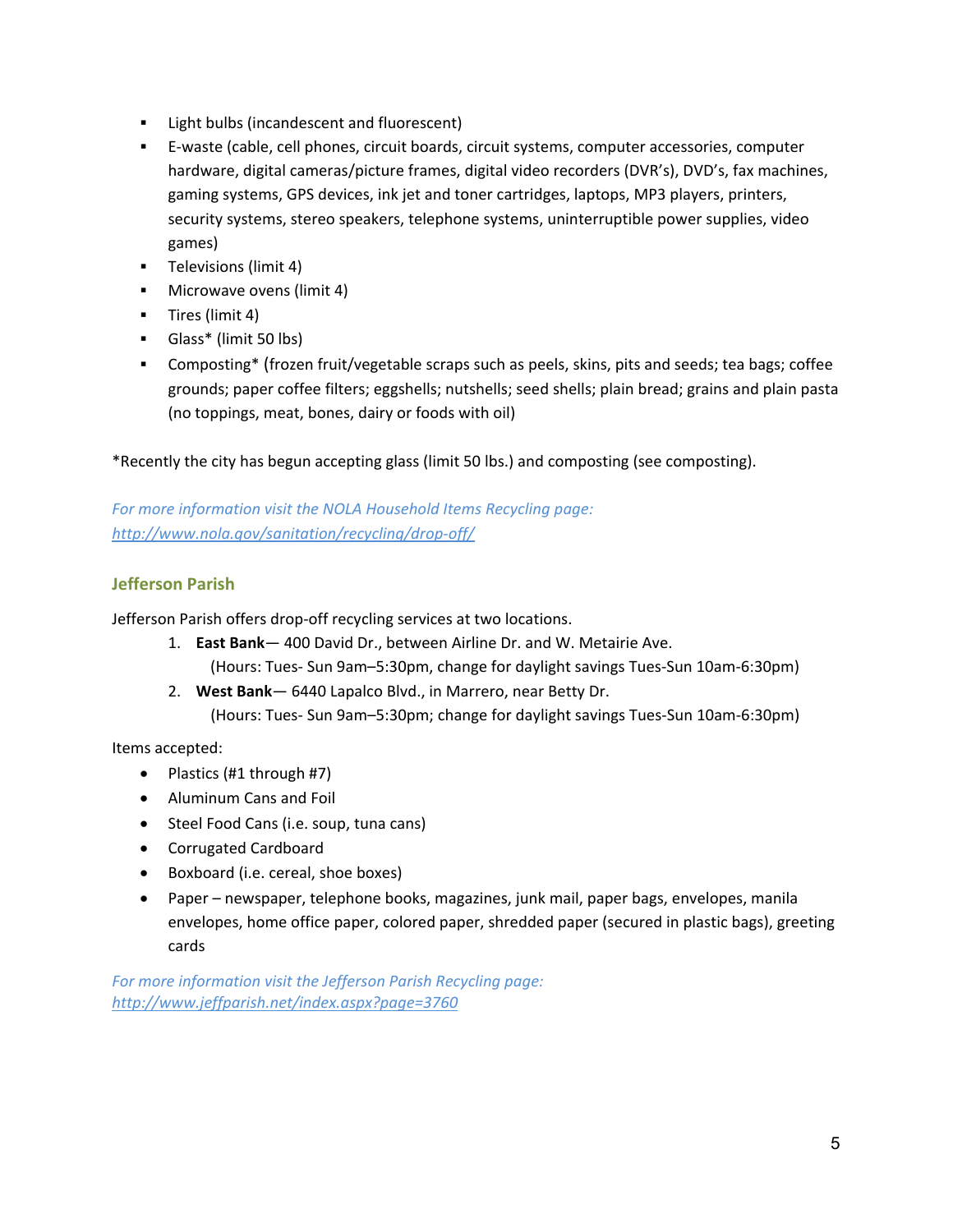# **St. Charles Parish**

St. Charles Parish hosts drop‐off bins for recyclable materials at various locations on the East and West Banks. The 8-cubic-yard bins will be available on a daily basis for drop off of residential recyclables, which will be picked up weekly. Some of the more frequently used sites are picked up twice per week.

*\*Before recycling, make sure to remove all food and liquid from bottles or cans. Rinse them and remove caps. Items do not need to be sorted but should be placed together in a bag or box.* 

Items Accepted:

- Plastic containers (numbers 1-3 and clear drink bottles)
- White or colored paper
- Cardboard (without food residue)
- Paper products including paperboard (including cereal boxes), newspapers with inserts, shredded paper in bags, magazines, phone books, and junk mail
- Steel, tin and aluminum cans

*See website for a list of locations and for more information: http://www.stcharlesgov.net/services/recycling‐bins*

# **St. John Parish Recycling**

The drop-off bins located around St. John Parish will be picked-up monthly until the need increases for additional pick‐ups per month.

Items accepted:

- Paper
- Cardboard
- Plastics
- Aluminum and metal cans*.*

*See website for a list of locations, and detailed do's and don'ts: http://sjbparish.com/works\_general.php?id=253:*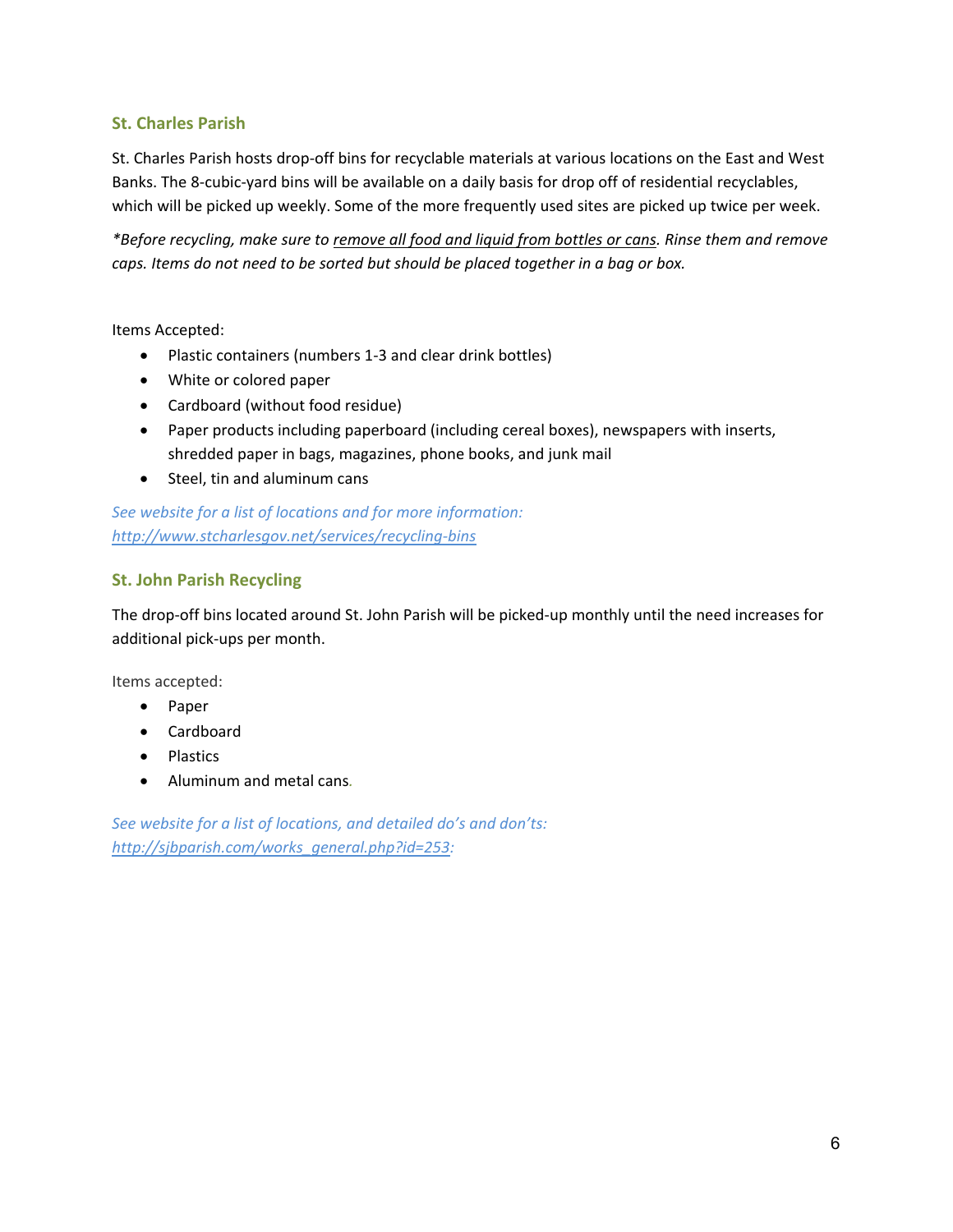# **Recycling by National Retail Stores**

#### *Materials accepted may vary by store location; calling ahead is recommended.*

#### **•Best Buy‐** bestbuy.com

According to corporate policy, Best Buy can take three items per household per day to recycle. Best Buy can accept nearly everything electronic, including tube TVs and monitors up to 32", flat-panel TVs and monitors up to 60", peripherals, DVD players, home and car audio, cell phones, MP3 players, cables, desktop or laptop computers, and small electrics, such as fans and vacuums.

#### **•Home Depot**‐ homedepot.com

Home Depot offers rechargeable battery and cell phone, CFL, and holiday light recycling events at their stores.

# •**Lowe's‐** lowes.com

Lowe's, nationwide, provides permanent recycling centers located at the store entrance to offer a free, convenient and easy way for customers to recycle rechargeable batteries, cell phones, compact fluorescent light bulbs (CFLs) and plastic shopping bags.

#### •**Office Depot‐** officedepot.com

Office Depot will take empty ink cartridges to recycle for free. For a fee, customers can purchase a box to take and fill with old technology and bring back to Office Depot for the store to recycle.

## •**Target** ‐ target.com

Target can take aluminum cans, glass, plastic bottles, plastic bags, MP3 players, ink cartridges and cell phones to recycle for free.

# •**Walmart**‐ walmart.com

Walmart can accept plastic bags and certain electronics for recycling.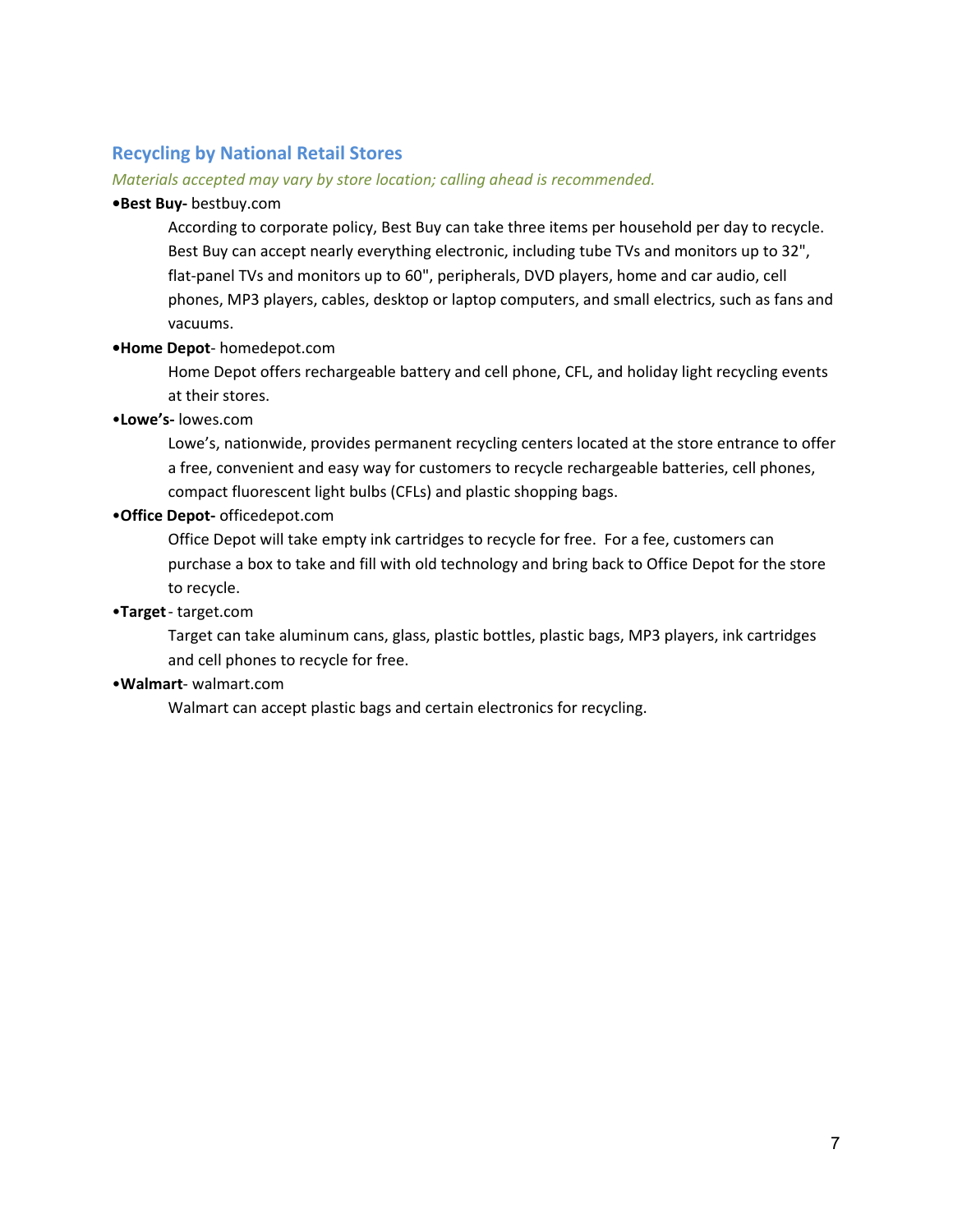# **Green Pages**

# **A**

# **ALUMINUM**

Recycled curbside by the **City of New Orleans and Jefferson Parish City of New Orleans Second Saturday Recycle Drop‐off Center** *[City of New Orleans residents only]*  http://recycle.nola.gov

**Airline Salvage,** airlinesalvage.com 6900 Airline Dr., New Orleans (504) 737‐1100 Mon‐Fri 8:30‐11:45 am & 1‐4:15 pm; Sat 8:30 ‐ 11:45 am

**All Scrap Metals, LLC,** allscrapmetals.net 7 Veterans Memorial Blvd., Kenner (504) 471‐0241 Mon‐Fri 8 am–4 pm; Sat 8 am–1 pm

**Bayou Steel Group Recycling,** bayousteelgroup.com 4390 Peters Rd., Harvey (504) 367‐9538 Mon‐Fri 8:00 am‐3:30 pm

#### **Ellis Recycling**

151 Industrial Dr., Slidell (985) 649‐2940 Tues‐Fri 8 am‐4:30 pm; Sat 8:30 am‐12:30 pm

**EMR Recycling,** usa.emrgroup.com/selling 2525 Lafitte Street, New Orleans (504) 822 5561 Mon‐Fri 8 am‐3:30 pm; Sat 8 am‐11:45 am

#### **APPLIANCES: Non‐Working**

**Airline Salvage,** airlinesalvage.com 6900 Airline Dr., New Orleans (504) 737‐1100 Mon‐Fri 8:30‐11:45 am & 1‐4:15 pm; Sat 8:30‐ 11:45 am

**EMR Recycling**, continued 4801 Florida Ave., New Orleans (504) 942‐0377 Mon‐Fri 8 am‐3:30 pm

902 Julia St., New Orleans (504) 636‐7200 Mon‐ Fri 8 am‐ 3:30 pm

50 LaBauve, Westwego (504) 436‐4061 Mon‐Fri 8 am‐3:30 pm

**Florida Parishes Scrap,** floridaparishscrap.com 11361 Highway 190 W, Hammond (225) 567‐2122 Mon‐Fri 8:00 am‐3:45 pm; Sat 8:00 am‐ 11:30 am

**Republic Services** 808 L & A Road (504) 648‐3930 Mon‐Fri 7 am‐3 pm

**Uptown Recycling,** http://uptownrecycling.net/ 1320 S. Claiborne Ave., New Orleans (504) 523‐8485 Mon‐Fri 8 am‐4:30 pm**;** Sat 8 am‐2 pm

**All Scrap Metals, LLC,** allscrapmetals.net/ 7 Veterans Memorial Blvd., Kenner (504) 471‐0241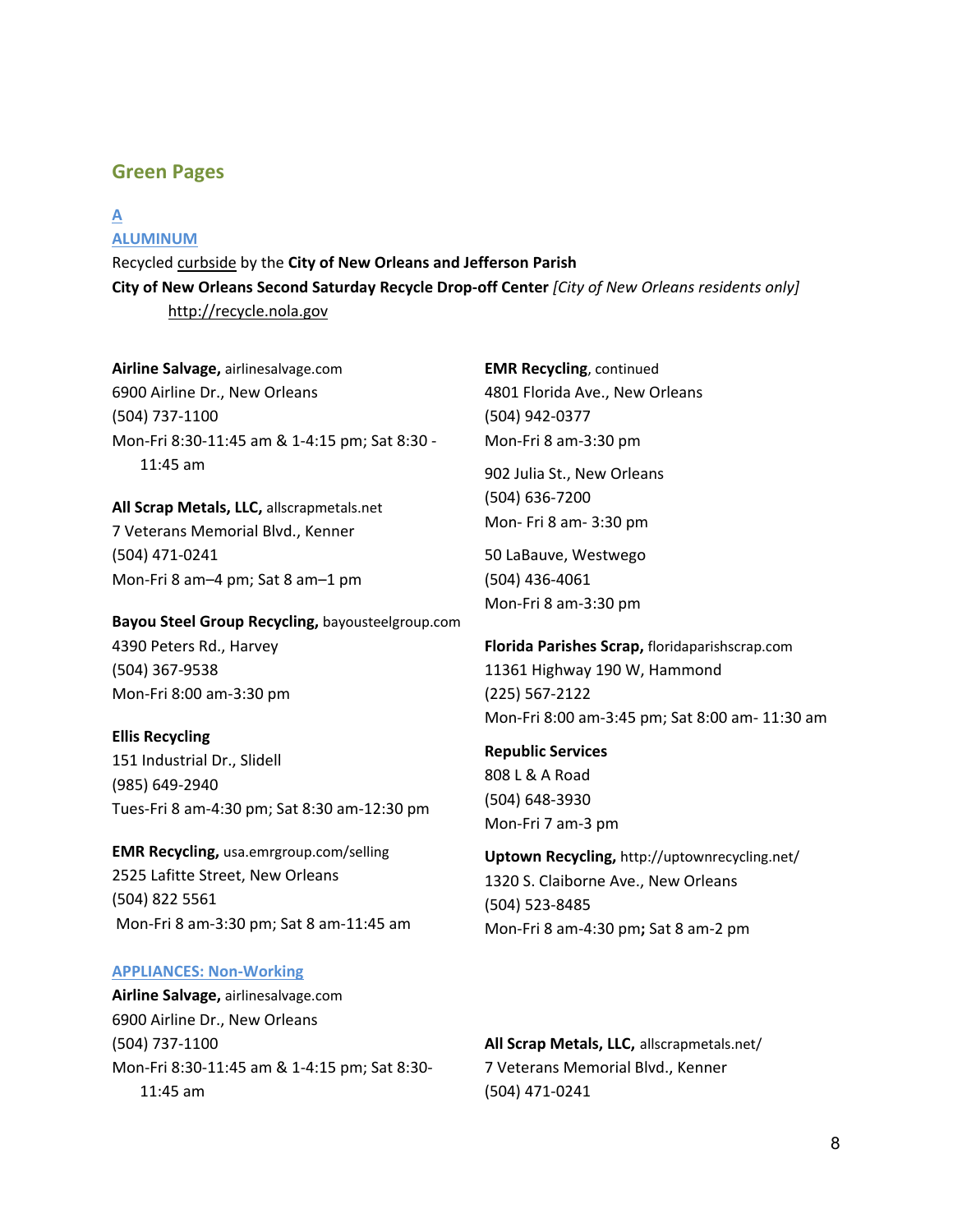Mon‐Fri 8 am‐4 pm; Sat 8 am‐1 pm

**EMR Recycling,** usa.emrgroup.com/selling 2525 Lafitte Street, New Orleans (504) 822 5561 Mon‐Fri 8 am‐3:30 pm; Sat 8 am‐11:45 am

4801 Florida Ave., New Orleans

#### **APPLIANCES: Working**

**BloominDeals (Junior League**) 4645 Freret St. (504) 891‐1289 Mon‐Sat 10 am‐6 pm, donations accepted 5:30pm

**Bridge House,** bridgehouse.org/thrift‐stores/ (504) 525‐3130 \*call for pickup Tue‐Sat 8 am‐3 pm

4243 Earhart Blvd, New Orleans (504) 821‐2479 Mon‐Sat 9 am‐6 pm

7901 Airline Dr., Metairie, (M.A. Green Shopping Center) (504) 737‐4752 Mon‐Sat 10 am‐5:30 pm

**Community Christian Concern (Janets Korner Resale)**  2228 Second St., Slidell (985) 646‐0357 Mon‐Thurs 10am‐4pm; Fri‐Sat 10am‐2pm

#### **ART SUPPLIES**

*Some thrift stores may accept art supplies;* **call first**. [see 'Clothing & Household Goods' for stores]

**RUBARB**, rubarbike.com 2239 Piety St., New Orleans (504) 943‐0216 Mon & Wed 3pm‐7pm; Sat 2pm‐6pm (504) 942‐0377 Mon‐Fri 8 am‐3:30 pm

**EMR Recycling**, continued 902 Julia St., New Orleans (504) 636‐7200 Mon‐Fri 8 am‐3:30 pm

50 LaBauve, Westwego (504) 436‐4061 Mon‐Fri 8 am‐3:30 pm

**Pelican Thrift** [call first] 341 N Hennessey St., New Orleans (504) 483‐9996 Mon‐Sat 10 am‐6 pm

**Red, White & Blue Thrift Store** 5728 Jefferson Hwy., Harahan (504) 733‐8066 Mon‐Sat 9 am‐6 pm, donations accepted 9am‐4pm

605 Lapalco Blvd., Gretna (504) 393‐1072 Mon‐Sat 9 am‐6 pm, donations accepted 9am‐4pm

**Vietnam Vets**, https://vva.org/donate/ [go online to schedule pickup] \*small items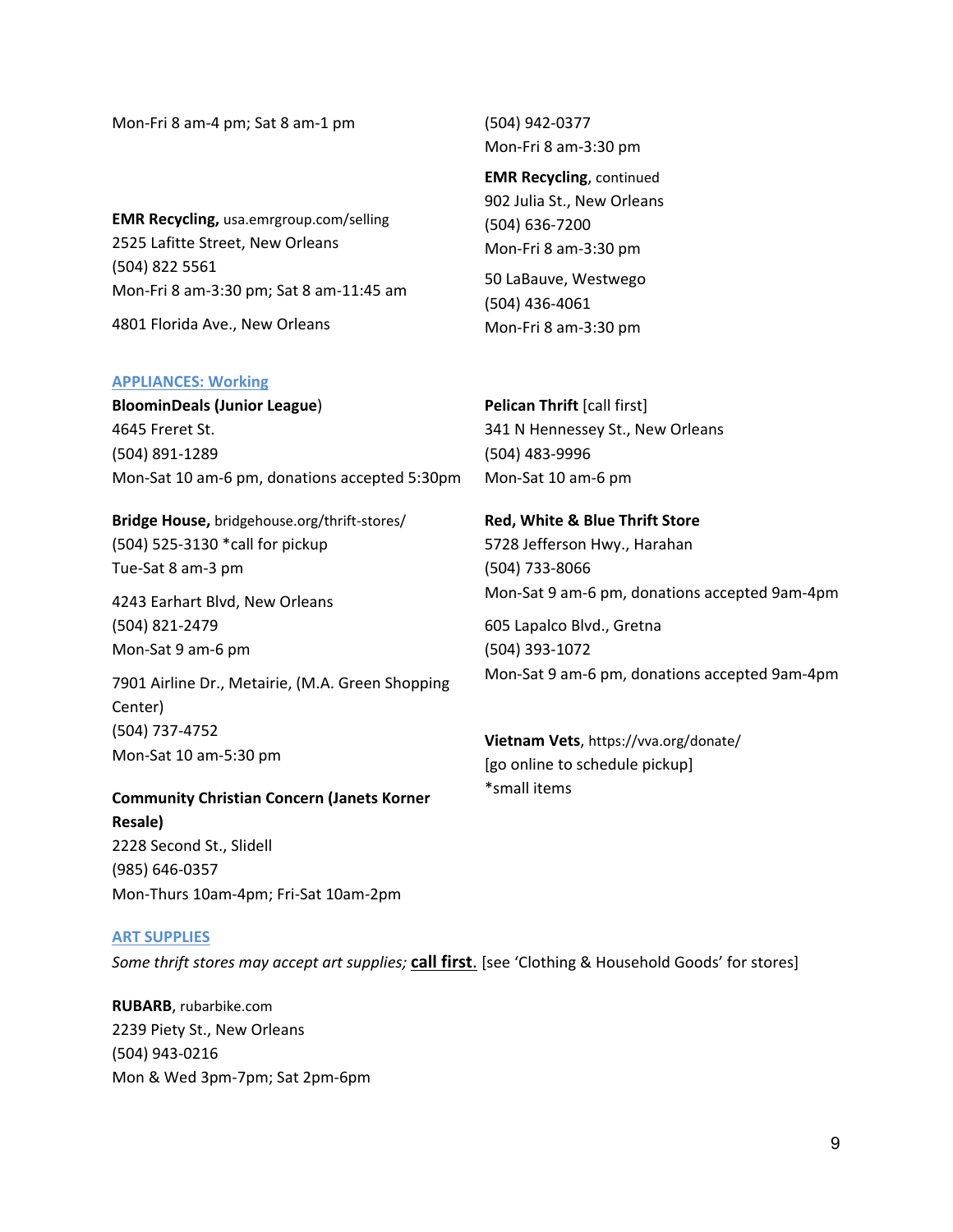**RickRACK Inc** a costuming non profit http://www.ricracknola.com/

## **AUTOMOBILES (proof of ownership required)**

**American Cancer Society (Cars for Cure),** www.cancer.org/involved/donate/more‐ways‐to‐ give/cars‐for‐a‐cure.html (800) 227‐2345 Mon‐Fri 7 am‐7 pm

**Bridge House Used Car Lot**, bridgehouse.org/used‐ car‐lot/ 4243 Earhart Blvd., New Orleans (504) 598‐3355 [call or go online to set up a time]

**Car Crushers, Inc.** 10301 Old Gentilly Rd., New Orleans (504) 242‐1265 Mon‐Fri 8am‐5pm

**Mac's Wrecking Yard**  10519 Airline Hwy., St. Rose, LA (504) 468‐3690 Mon‐Fri 8:30am‐5pm

**National Kidney Foundation,** www.kidneycars.com (800) 488‐2277 [call or go online to schedule a pick‐up]

**Vietnam Vets,** https://vva.org/donate/ (1)‐(800) 435‐7838 [call or go online to schedule a pick-up]

**Volunteers of America,** www.carshelpingpeople.org/ (877) 721‐4862 [call or go online to donate]

**Wheels for Wishes,** http://texgulf.wheelsforwishes.org 1‐(855) 872‐9474 [call or go online to schedule a pick‐up] \*working with Make‐A‐Wish Texas Gulf Coast and Louisiana

**B BAGS (see 'Plastic Shopping Bags')** 

# **BATTERIES: Alkaline (often in products like flashlights, calculators)**

**City of New Orleans Second Saturday Recycle Drop‐off Center** *[City of New Orleans residents only]*  http://recycle.nola.gov

**Ellis Recycling** 151 Industrial Dr., Slidell (985) 649‐2940 Tues‐Fri 8am‐4:30pm; Sat 8:30am‐12:30pm

#### **BATTERIES: Lead Acid (from cars)**

**All Scrap Metals, LLC,** allscrapmetals.net 7 Veterans Memorial Blvd., Kenner (504) 471‐0241

#### **Interstate All Battery Center**

110 West Airline Highway, Kenner (504) 463‐2301 Mon‐Thurs 8am‐5pm; Fri 8am‐4p

Mon‐Fri 8 am‐4 pm; Sat 8 am‐1 pm

**Delta Electronics**, delta‐electronics.com/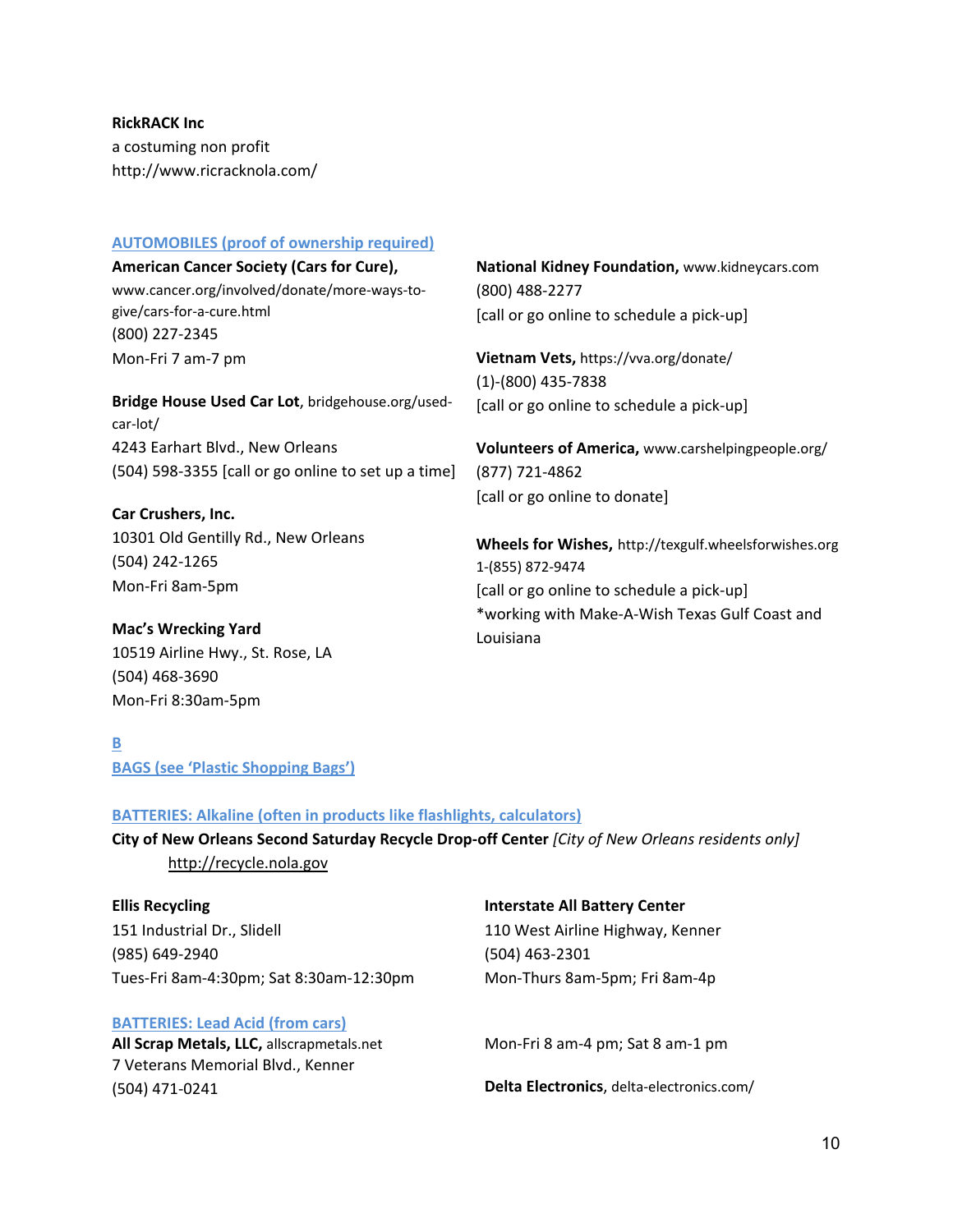1505  $8<sup>th</sup>$  St., Harvey (504) 366‐1753 **Ellis Recycling**  151 Industrial Dr. Slidell (985) 822 5561 Tues‐Fri 8am‐2:20pm; Sat 8:30am – 12:30pm

**EMR Recyling,** usa.emrgroup.com/selling 2525 Lafitte Street, New Orleans (504) 822‐5561 Mon – Fri 8 am‐3:30 pm; Sat 8 am – 11:45 am

**EMR Recycling**, continued 4801 Florida Ave., New Orleans (504) 942‐0377 Mon‐Fri 8 am – 3:30 pm

902 Julia St. New Orleans

(504) 636‐7200 Mon‐Fri 8 am – 3:30 pm

50 LaBauve, Westwego (504) 436‐4061 Mon‐Fri 8 am – 3:30 pm

**Interstate All Battery Center** 110 West Airline Highway, Kenner (504) 463‐2301 Mon‐Thurs 8 am – 5 pm: Fri 8 am – 4 pm

**Wholesale Battery Co.**  2401 Connecticut Ave., Kenner (504) 467‐6986 Mon-Fri 7:30 am  $-4$  pm

#### **BATTERIES: Lithium‐ion (from cell phones)**

**Delta Electronics,** delta‐electronics.com/ 1505 8th St., Harvey (504) 366‐1753 Mon‐Fri 8am‐4:30pm

## **BATTERIES: Nickel‐cadmium**

**Delta Electronics,** delta‐electronics.com/ 1505 8th St., Harvey (504) 366‐1753 Mon‐Fri 8am‐4:30pm

#### **BATTERIES: Rechargeable**

**Delta Electronics,** delta‐electronics.com/ 1505 8th St., Harvey (504) 366‐1753 Mon‐Fri 8am‐4:30pm

#### **Home Depot**

**BEADS (see 'Mardi Gras beads')**

#### **Interstate All Battery Center**

110 West Airline Highway, Kenner (504) 463‐2301 Mon‐Thurs 8am‐5pm, Fri 8am‐4pm

#### **Interstate All Battery Center**

110 West Airline Highway, Kenner (504) 463‐2301 Mon‐Thurs 8am‐5pm, Fri 8am‐4pm

#### **Interstate All Battery Center**

110 West Airline Highway, Kenner (504) 463‐2301 Mon‐Thurs 8am‐5pm, Fri 8am‐4pm

#### **Lowe's**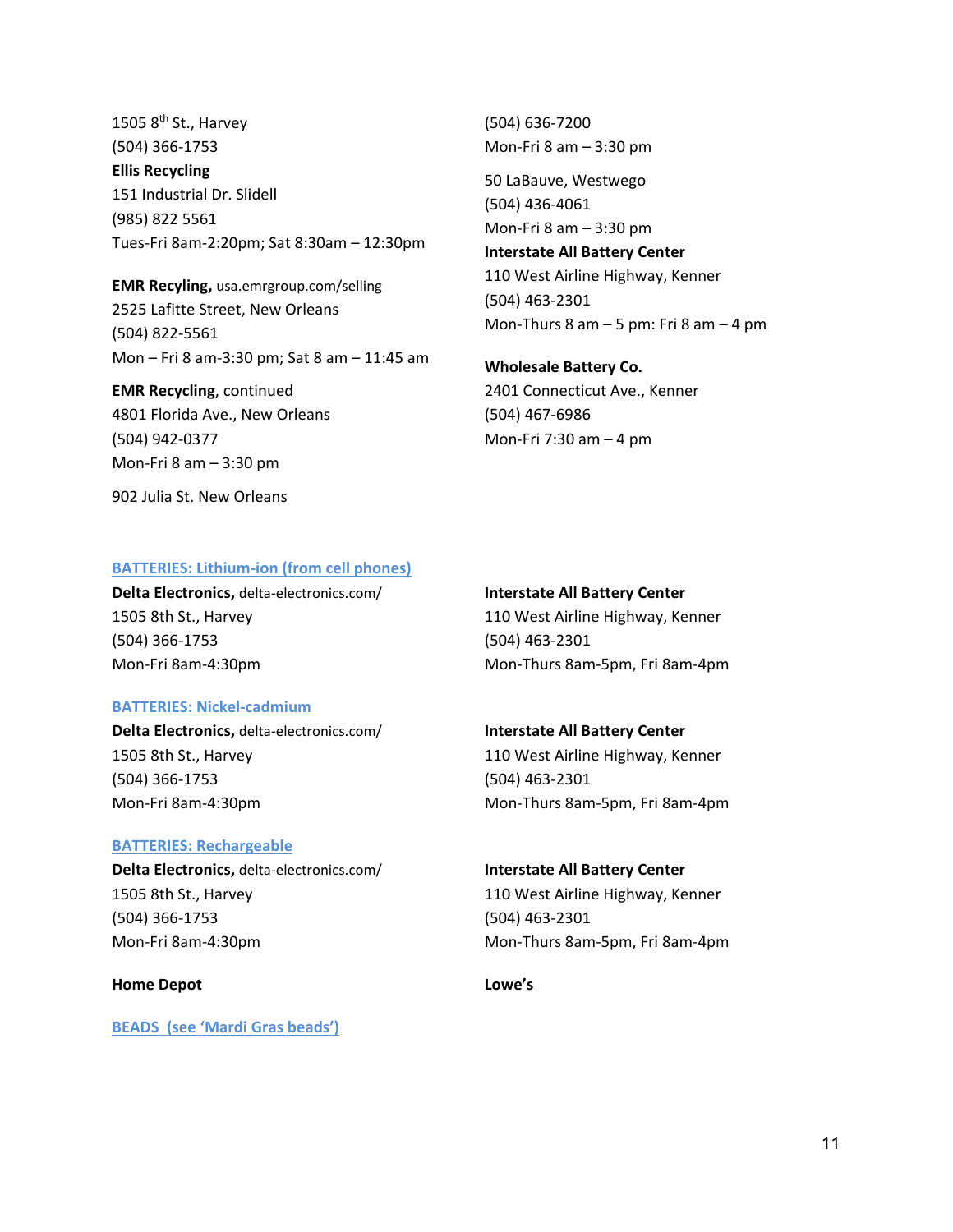#### **BICYCLES**

*Some thrift stores may accept bicycles;* **call first.** [see 'Clothing & Household Goods' for stores]

**The Bike Shop**  4711 Freret St., New Orleans (504) 265‐8071; Mon & Wed‐Sat 11am‐6pm.

**Gerken's Bikes,** gerkensbikeshop.com 2803 St. Claude Ave., New Orleans (504) 373‐6924 Mon & Wed‐Sat 10am‐7pm, Sun 11am‐6pm

**Red, White & Blue Thrift Store** 5728 Jefferson Hwy., Harahan (504) 733‐8066 Mon‐Sat 9am‐6pm, donations accepted 9am‐4pm

**Red, White & Blue Thrift Store,** continued 605 Lapalco Blvd., Gretna (504) 393‐1072 Mon‐Sat 9am‐6pm, donations accepted 9am‐4pm

**RUBARB**, rubarbike.com 1829 Columbus St., New Orleans (504) 943‐0216 Mon & Wed 3pm‐7pm &Sat 2pm‐6pm

**Vietnam Vets,** https://vva.org/donate/ [go online to schedule pickup]

#### **BOOKS**

*Most thrift stores may accept books;* **call first***.* [see 'Clothing & Household Goods' for stores]

**Acadian Books & Art Prints** 714 Orleans Ave, New Orleans (504) 523‐4138 Mon‐Sat 9:30am‐5:30pm

**Bargain Center**  3200 Dauphine St., New Orleans (504) 948‐0007 Mon‐Sun 11am‐5pm

**Beckham's Book Shop**  228 Decatur St., New Orleans (504) 522‐9875 Mon‐Sun 10am‐5pm

**Blue Cypress,** bluecypressbooks.blogspot.com/ 8126 Oak St., New Orleans (504) 352‐0096 Mon‐Wed 10am‐5:30pm; Thurs‐Fri 10am‐8pm; Sun 11am‐4pm

**The Book Rack**  Suite B, 3407 Metairie Rd., Metairie (504) 834 7569 Mon‐Fri 10:30am‐4pm and Sat 10:30am‐3pm

**The Book Sack** thebooksack.com/ (call ahead first) 1234 Bayou Ln., Slidell (985) 649‐6136, Tues‐Sat 10am‐5pm

**Books 2 Prisoners**  233 Jane Street, New Orleans (504) 272‐7323 drop off anytime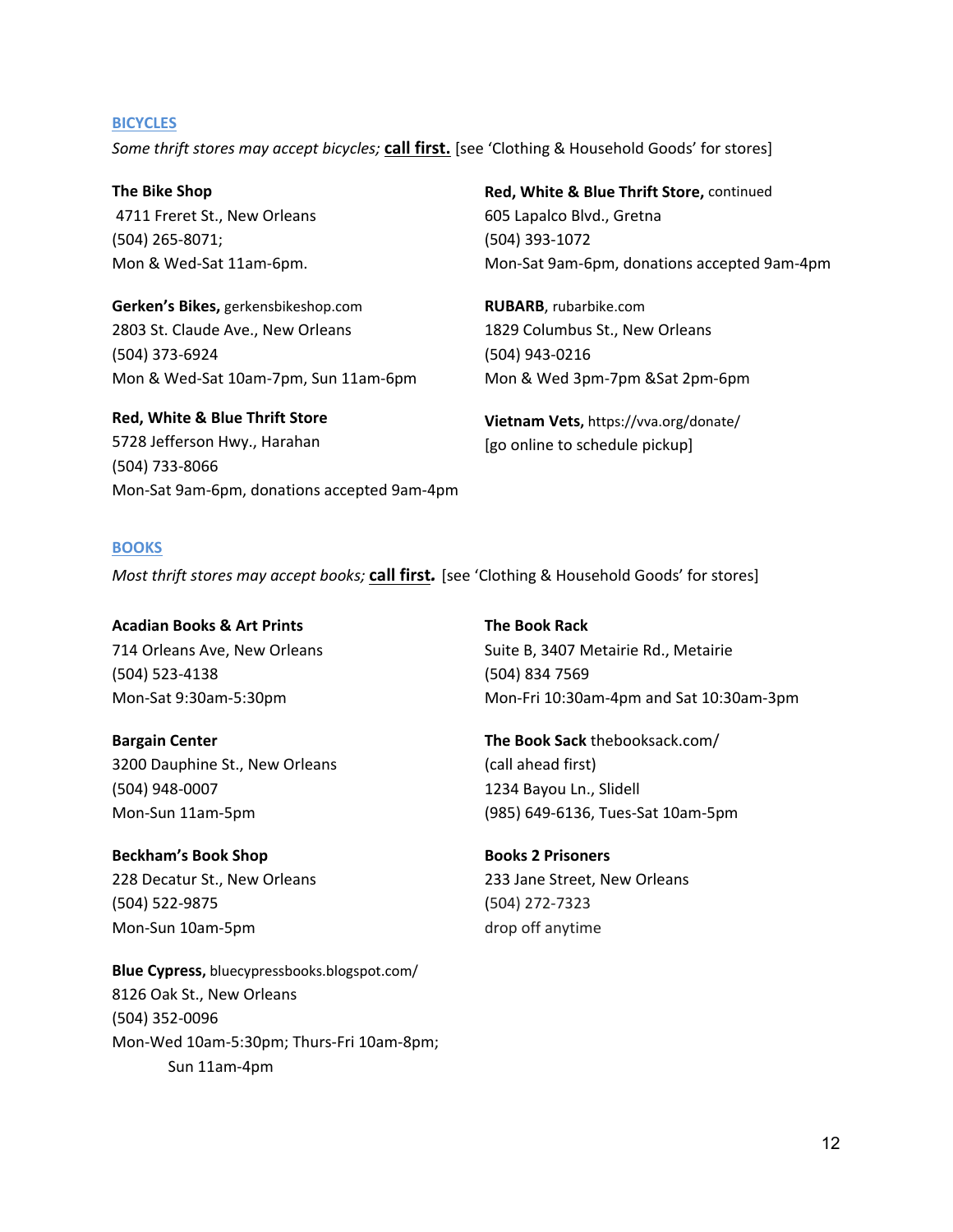**Bridge House,** bridgehouse.org/thrift‐stores/ (504) 525‐3130 \*call for pickup Tue‐Sat 8am‐3pm

4243 Earhart Blvd, New Orleans (504) 821‐2479 Mon‐Sat 9am‐6pm

7901 Airline Dr., Metairie, (M.A. Green Shopping Center) (504) 737‐4752 Mon‐Sat 10am‐5:30pm

**Community Christian Concern** 2228 Second St., Slidell (985) 646‐0357 Mon‐Thurs 10am‐4pm, Fri‐Sat 10am‐2pm

**Crescent City Books**  230 Chartres St., New Orleans (504) 524‐4997 Mon‐Sun 10am‐7pm

**Dauphine Street Books** 410 Dauphine St., New Orleans (504) 529‐2333 Mon & Thurs‐Sun 11am‐7pm

**Friends of Slidell Library**  555 Robert Blvd., Slidell drop‐off on 1st & 3rd Tues of month

**Friends of Library of West St. Tammany**, Hadden Hall, 106 S. Jahncke Ave., Covington [drop box] (985) 781‐3319 Mon‐Fri 9am‐11am

**New Orleans Public Library** (Latter Memorial Library) 5120 St. Charles Ave., New Orleans (504) 596‐2625 Wed & Sat. 10am‐2pm

**New Orleans Symphony Book Fair**  symphonyvolunteers.org/ 8605 Oak St., New Orleans (504) 861‐2004 Tues & Fri 10am‐2pm

**Red, White & Blue Thrift Store** 5728 Jefferson Hwy., Harahan (504) 733‐8066 Mon‐Sat 9am‐6pm, donations accepted 9am‐4pm

**Red, White & Blue Thrift Store,** continued 605 Lapalco Blvd., Gretna (504) 393‐1072 Mon‐Sat 9am‐6pm, donations accepted 9am‐4pm

**Vietnam Vets,** https://vva.org/donate/ [go online to schedule pickup]

#### **BUILDING MATERIALS**

**Habitat for Humanity Restore**  www.habitat‐nola.org/restore/ 2900 Elysian Fields Ave., New Orleans (504) 861‐2077 Tues‐Sat. 10am‐6pm

**The Green Project,** thegreenproject.org/; 2831 Marais St. (504) 945‐0240 donations@thegreenproject.org Mon‐Sat 9am‐4pm.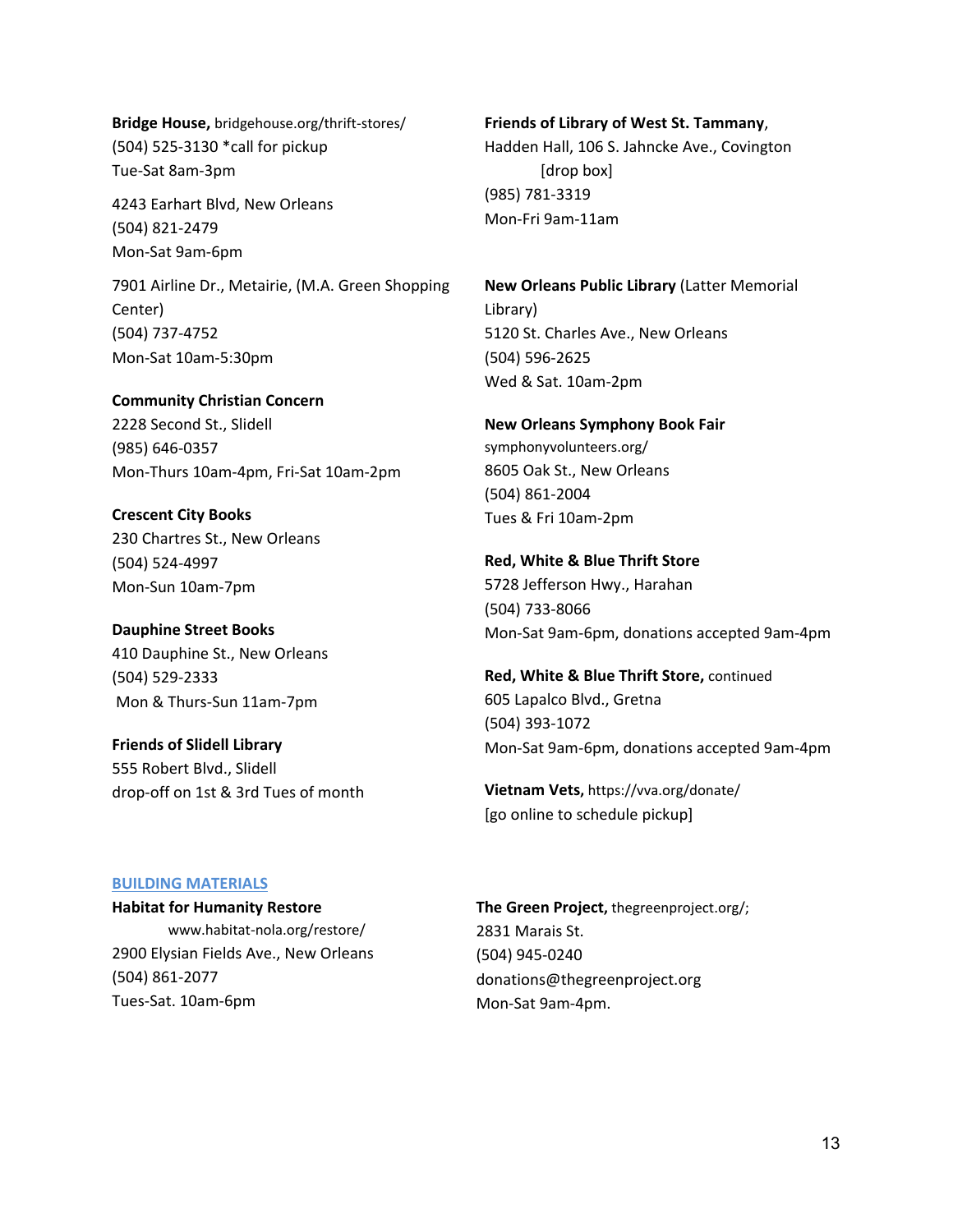# **C CANS (see 'Aluminum')**

# **CARDBOARD (see 'Paper' ...the following locations accept cardboard as well)**

Recycled curbside by the **City of New Orleans and Jefferson Parish** 

\*remove any areas that is contaminated by food oils\*

| Parcels & Post, parcelsandpost.com | Phoenix Recycling, https://phoenixrds.com |
|------------------------------------|-------------------------------------------|
| *boxes                             | *Will pick up for a fee                   |
| 5208 Magazine St., New Orleans     | [call or go online to request a service]  |
| (504) 891-8402                     | 3900 N. Causeway Blvd, Metairie           |
| Mon-Fri 9am-6pm and Sat 9am-2pm    | (504) 229-4244                            |
|                                    | chris@phoenixrecyclingnola.com            |

# **CARPET**

*Many thrift stores may accept carpets;* **call first***.* (see 'Clothing & Household Goods' for stores) \*Carpet scraps are generally not taken. Contact store to confirm

**The Green Project,** thegreenproject.org/ 2831 Marais St. (504) 945‐0240 Mon‐Sat 9am‐4pm

**Habitat for Humanity Restore,** www.habitat‐ nola.org/restore/ 2900 Elysian Fields Ave., New Orleans (504) 861‐2077 Tues‐Sat. 10am‐6pm

# **CARS (see 'Automobiles')**

# **CARTRIDGES (for Printers)**

**City of New Orleans Second Saturday Recycle Drop‐off Center** *[City of New Orleans residents only]*  http://recycle.nola.gov

# **Capital Area Corporate Recycling**

1400 Main St., Baton Rouge, LA, (225) 379‐3577 Mon‐Fri 8:30am‐4pm

**Cartridge World,** cartridgeworld.com/environment/ (call ahead for hours) 808 N Highway 190, Ste B, Covington

# (985) 892‐6460

**Office Max,** 1000 S. Clearview Pkwy #1020, Jefferson (504) 736‐0215 Mon‐Fri 8am‐9pm, Sat 9am‐7pm, Sun 10am‐7pm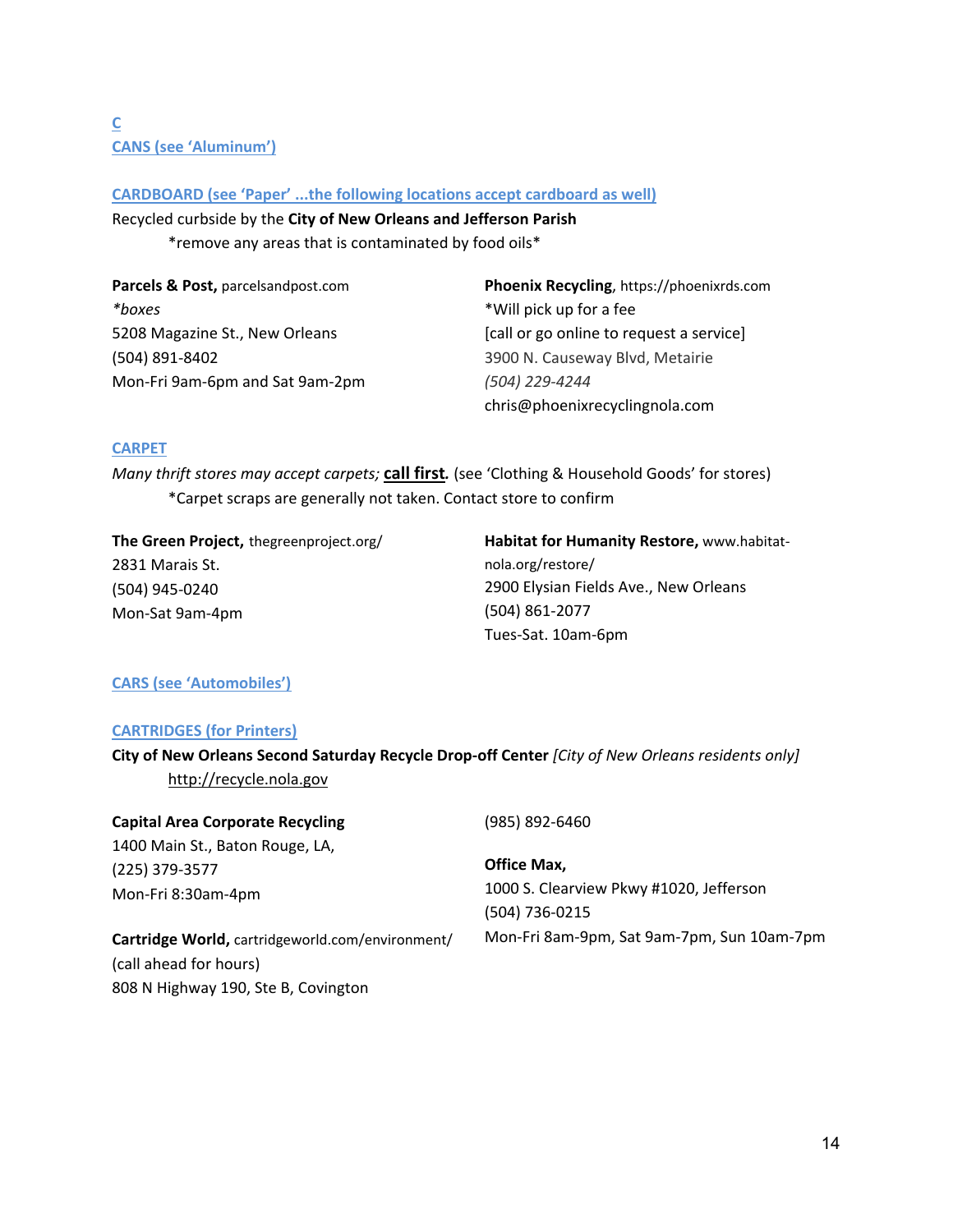#### **CASSETTES: working**

*Many thrift stores accept cassettes;* **call first***.* (see 'Clothing & Household Goods' for stores)

| Bridge House, bridgehouse.org/thrift-stores/     | Euclid Records, euclidnola.com               |  |
|--------------------------------------------------|----------------------------------------------|--|
| (504) 525-3130 *call for pickup                  | (will buy if they are interested in product) |  |
| Tue-Sat 8am-3pm                                  | 3301 Chartres St., New Orleans               |  |
| 4243 Earhart Blvd, New Orleans                   | (504) 947-4348                               |  |
| (504) 821-2479                                   | Mon-Sat 11am-7pm & Sun 12pm-6pm              |  |
| Mon-Sat 9am-6pm                                  | <b>New Orleans Symphony Book Fair</b>        |  |
| 7901 Airline Dr., Metairie, (M.A. Green Shopping | symphonyvolunteers.org/                      |  |
| Center)                                          | 8605 Oak St., New Orleans                    |  |
| (504) 737-4752                                   | (504) 861-2004                               |  |
| Mon-Sat 10am-5:30pm                              | Tues & Fri 10am-2p                           |  |

#### **CASSETTES: nonworking**

Recycled curbside, AFTER removing the black magnetic film/strip and any metal is removed, by the **City of New Orleans and Jefferson Parish** 

#### **CDs**

*Many thrift stores accept CDs;* **call first***.* (see 'Clothing & Household Goods' for stores)

**Bargain Center**  3200 Dauphine St., New Orleans (504) 948‐0007 Mon‐Sun 11am‐5pm

**Bridge House,** bridgehouse.org/thrift‐stores/ (504) 525‐3130 \*call for pickup Tue‐Sat 8am‐3pm

4243 Earhart Blvd, New Orleans (504) 821‐2479 Mon‐Sat 9am‐6pm

7901 Airline Dr., Metairie, (M.A. Green Shopping Center) (504) 737‐4752 Mon‐Sat 10am‐5:30pm

**Euclid Records,** euclidnola.com, (will buy if they are interested in product) 3301 Chartres St., New Orleans (504) 947‐4348 Mon‐Sat 11am‐7pm & Sun 12pm‐6pm

**Louisiana Music Factory,** louisianamusicfactory.com 421 Frenchmen St., New Orleans, (call first) (504) 586‐1094 Mon‐Sun 11am‐8pm

**Mushroom New Orleans** 1037 Broadway St., New Orleans (504) 866‐6065 daily 10am‐12am

**New Orleans Symphony Book Fair**  8605 Oak St., New Orleans (504) 861‐2004 Tues & Fri 10am‐2pm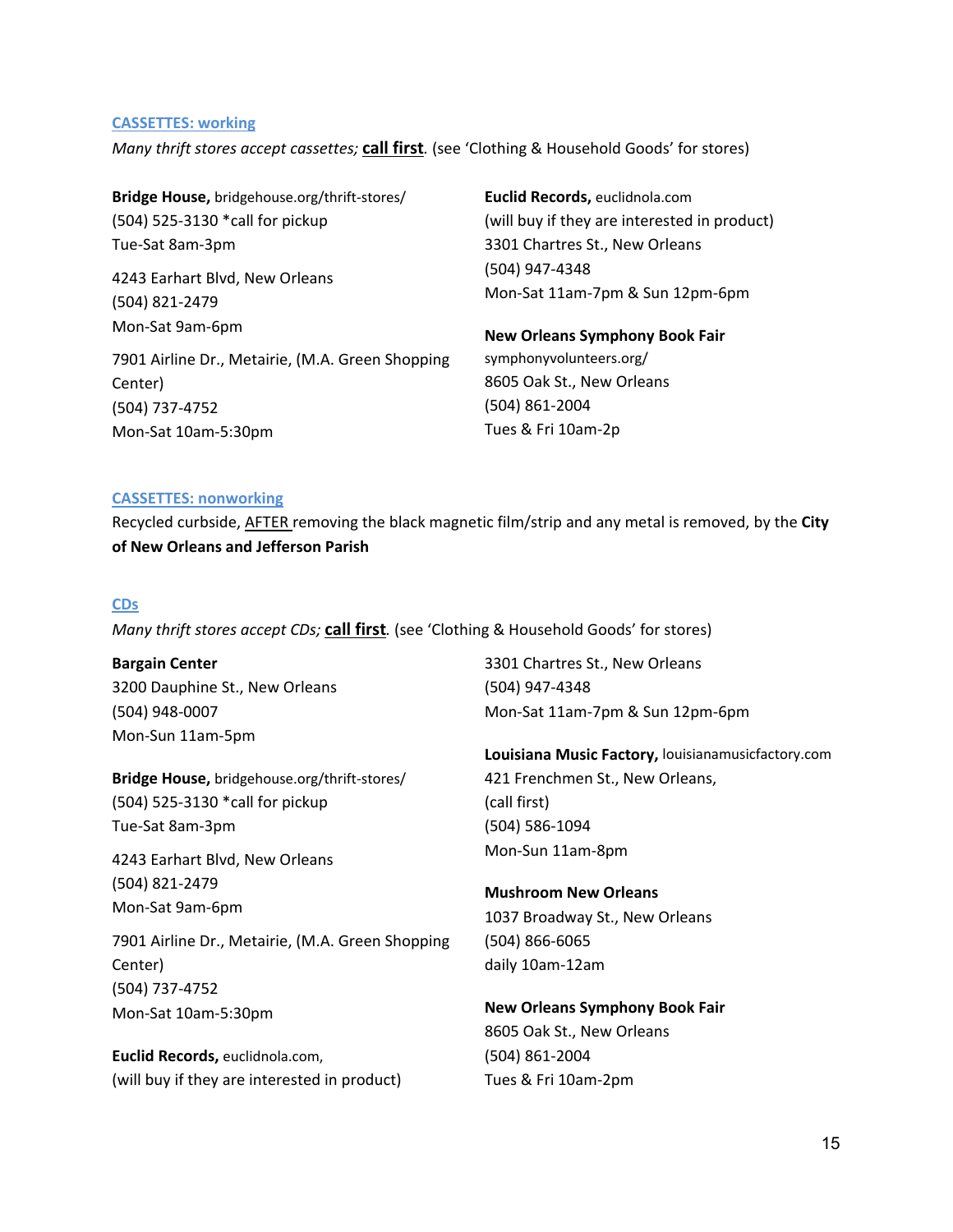#### **CELL PHONES**

**911 Cell Phone Bank** at NOPD 2800 Gravier St., New Orleans (866) 290‐7864

**Capital Area Corporate Recycling**, cacrc.com/, 1400 Main St., Baton Rouge, (225) 379‐3577 Mon‐Fri 8:30am‐4pm

#### **Enviro‐Max Sales & Services LLC**,

(call or email ahead) *environmax08@gmail.com*  2706 Robert St., New Orleans (504) 606‐0782

**HopePhones**, http://hopephones.org/

**Salvation Army,** http://www.salvationarmyusa.org/ visit website to find drop off location or schedule a pick‐up.

#### **CHRISTMAS TREES**

Trees will often be picked up during early January for use in coastal restoration projects. *\*See City of New Orleans website or contact your local parish government for collection schedule*

#### **CLOTHING HANGERS [metal]**

**Poland Scrap Metal Recycling** 1741 Poland Ave, New Orleans, (504) 942‐1479; Mon‐Fri 8am‐4:30pm, Sat 8am‐2:30pm.

#### **CLOTHING/HOUSEHOLD ITEMS**

*There are many other neighborhood thrift shops that will happily accept donations.* 

| <b>All Saints Thrift Shop</b>         | Mon-Sun 11am-5pm                                 |
|---------------------------------------|--------------------------------------------------|
| 908 N. Columbia St., Covington, LA    |                                                  |
| (985) 892-5282                        |                                                  |
| Mon-Sat 9am-2pm                       | Bridge House, bridgehouse.org/thrift-stores/     |
|                                       | (504) 525-3130 *call for pickup                  |
| Animal Assistance league,             | Tue-Sat 8am-3pm                                  |
| slidell.la.us/animal league.php       | 4243 Earhart Blvd, New Orleans                   |
| (*wash cloths, sponges, pet supplies) | (504) 821-2479                                   |
| 2700 Terrace Ave., Slidell            | Mon-Sat 9am-6pm                                  |
| (985) 646-4267                        |                                                  |
| Mon-Fri 7:30 am-4pm                   | 7901 Airline Dr., Metairie, (M.A. Green Shopping |
|                                       | Center)                                          |
| <b>Bargain Center</b>                 | (504) 737-4752                                   |
| 3200 Dauphine St., New Orleans        | Mon-Sat 10am-5:30pm                              |
| (504) 948-0007                        |                                                  |
|                                       |                                                  |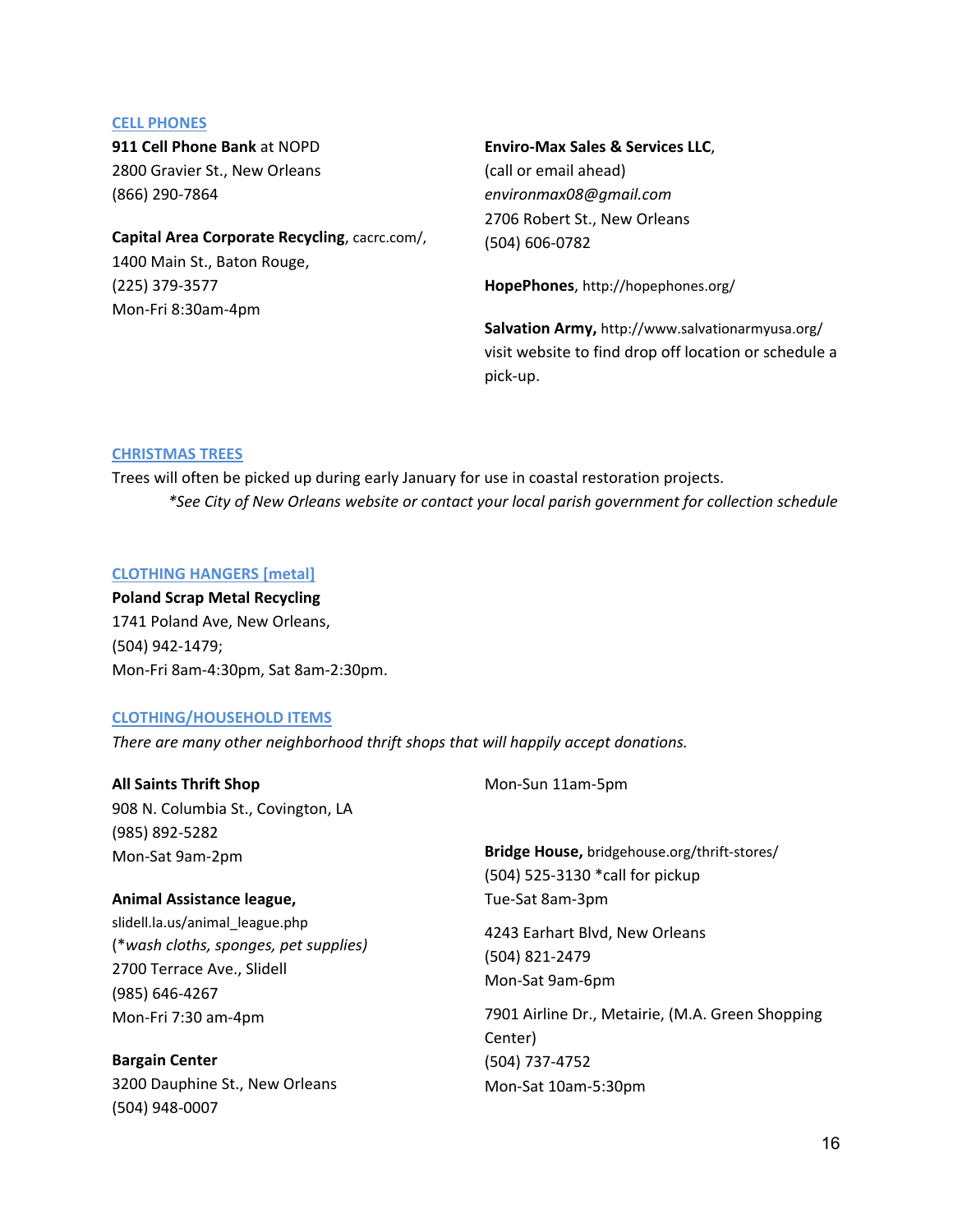#### **Community Christian Concern**

2228 Second St., Slidell (985) 646‐0357 Mon‐Thurs 10am‐4pm Fri‐Sat 10am‐2pm

## **Covenant House**

\*Professional women's attire only 611 N Rampart St. (504) 584‐1100 open 24/7

#### **Dress for Success,**

neworleans.dressforsuccess.org/get‐involved/donate/ 4304 Magazine St., New Orleans (504) 891‐4337 See website for donation dates

**Goodwill,** goodwillno.org various locations

# **Gran's Attic**

408 Girod St., Mandeville, LA, (985) 626‐4457 Mon‐Fri 10am‐2pm

**No Fleas Market,** https://www.la‐spca.org/nofleas \*do not except fur, undergarments, baby or broken items 4228 Magazine St., New Orleans (504) 900‐1446 nofleasmarket@la‐spca.org Tues‐Sat 10am‐6pm

# **Red, White & Blue Thrift Store**

5728 Jefferson Hwy., Harahan (504) 733‐8066 Mon‐Sat 9am‐6pm, donations accepted 9am‐4pm

605 Lapalco Blvd., Gretna (504) 393‐1072 Mon‐Sat 9am‐6pm, donations accepted 9am‐4pm

# **Restoration Thrift,** http://restorationthrift.org/ \*visit their website for items they cannot accept 2025 St. Claude Ave, New Orleans 504‐322‐2643 joy@restorationthrift.org Mon‐Sat 10am‐6pm

# **Salvation Army**  visit website to find drop off location or schedule a pick‐up.

# S**t. Vincent de Paul Thrift Store**  (call first) 4034 4th Street, Marrero (504) 340‐3110

# **Unity of Greater New Orleans,**

homelesswarehouse@unitygno.org \**gently used household items to furnish apartments of newly‐housed homeless. No clothes!*  506 N. St. Patrick St, New Orleans (504) 483‐9300 Mon‐Thur 10am‐3pm

Thrift USA 601 Terry Pkwy, Terrytown (504) 363‐0006 Mon‐Fri 9am‐7pm; Sat 9am‐6pm; Sun 11am‐6pm

**Vietnam Vets,** https://vva.org/donate/ (go online to schedule pickup)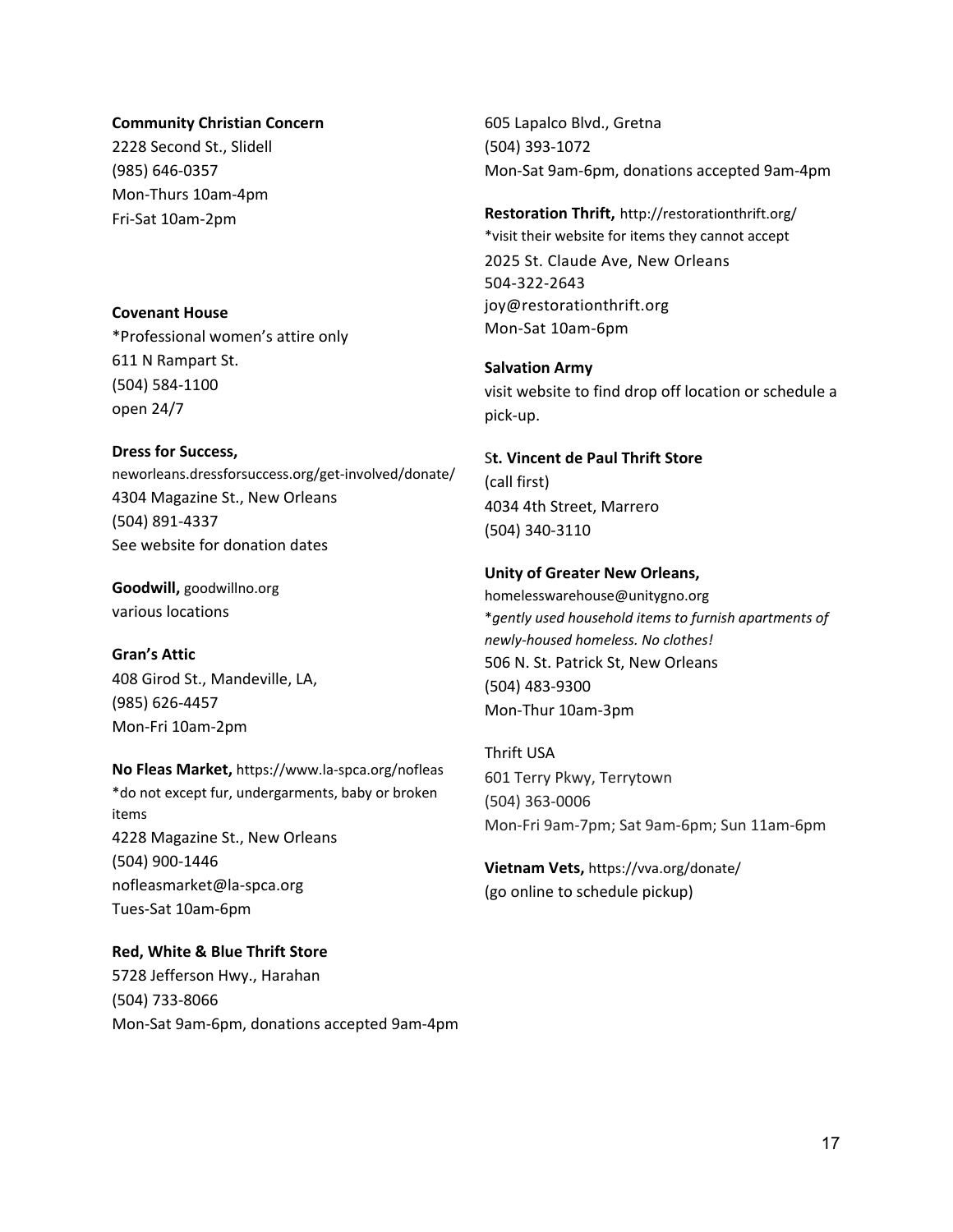#### **COMPOST°**

*\*Compost services are growing in New Orleans. Check these sites for up‐to‐date info on service, fees and types of organic waste they accept.\** 

**City of New Orleans Second Saturday Recycle Drop‐off Center** *[City of New Orleans residents only]*  http://recycle.nola.gov

**The Composting Network,** compostingnetwork.com Offers commercial and residential compost pickup, and a green waste drop-off site in eastern New Orleans.

**Schmelly's Dirt Farm,** www.schmellys.com Offers commercial and residential compost pickup.

#### **Compost NOW**

Community compost project that collects frozen food scraps and transports them to local NOLA farms to be turned into nutrient‐rich compost. Collection sites at local New Orleans libraries. Visit www.facebook.com/CompostNewOrleansWaste/ for drop off times, locations and instructions.

#### **COMPUTERS: working**

**All Saints Thrift Shop** 908 N. Columbia St., Covington, LA, (985) 892‐5282; Mon‐Sat 9am‐2pm

**Bargain Center**  3200 Dauphine St., New Orleans, (504) 948‐0007; Mon‐Sun 11am‐5pm.

**Bridge House,** bridgehouse.org/thrift‐stores/ (504) 525‐3130 \*call for pickup Tue‐Sat 8am‐3pm

4243 Earhart Blvd, New Orleans (504) 821‐2479 Mon‐Sat 9am‐6pm

7901 Airline Dr., Metairie, (M.A. Green Shopping Center) (504) 737‐4752 Mon‐Sat 10am‐5:30pm

**Community Christian Concern**  2228 Second St., Slidell (985) 646‐0357 Mon‐Thurs 10am‐4pm

Fri‐Sat 10am‐2pm

**Covenant House** 611 N Rampart St. (504) 584‐1100; open 24/7 (accepts supplies as needed; call ahead)

# **Enviro‐Max Sales & Services LLC**

(call or email ahead) *environmax08@gmail.com*  2706 Robert St., New Orleans (504) 606‐0782

**Goodwill,** goodwillno.org various locations

**Gran's Attic** 408 Girod St., Mandeville, LA (985) 626‐4457 Mon‐Fri 10am‐2pm

**Red, White & Blue Thrift Store** 5728 Jefferson Hwy., Harahan (504) 733‐8066 Mon‐Sat 9am‐6pm, donations accepted 9am‐4pm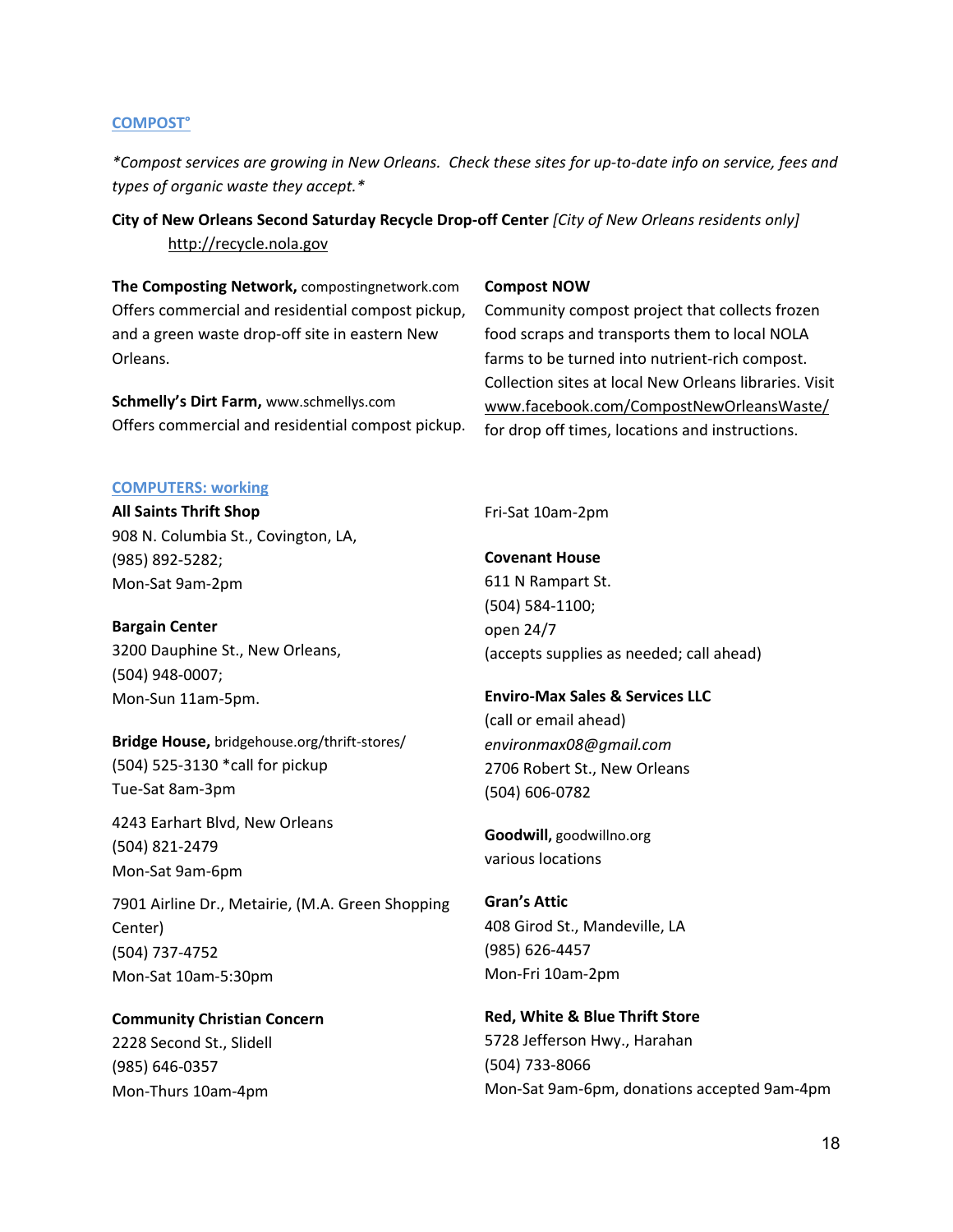605 Lapalco Blvd., Gretna (504) 393‐1072 Mon‐Sat 9am‐6pm, donations accepted 9am‐4pm

**Salvation Army,** http://www.salvationarmyusa.org/ visit website to find drop off location or schedule a pick‐up.

**St. Vincent de Paul Thrift Store**  (call first) 4034 4th Street, Marrero (504) 340‐3119

**Vietnam Vets,** https://vva.org/donate/ (go online to schedule pickup)

#### **COMPUTERS: non‐working**

**City of New Orleans Second Saturday Recycle Drop‐off Center** *[City of New Orleans residents only]*  http://recycle.nola.gov

# **Capital Area Corporate Recycling**,

http://www.cacrc.com/ 1400 Main St., Baton Rouge (225) 379‐3577 Mon‐Fri 8:30am‐4pm

# **DVDs**

**Bridge House,** bridgehouse.org/thrift‐stores/ (504) 525‐3130 \*call for pickup Tue‐Sat 8am‐3pm

4243 Earhart Blvd, New Orleans (504) 821‐2479 Mon‐Sat 9am‐6pm

7901 Airline Dr., Metairie, (M.A. Green Shopping Center) (504) 737‐4752 Mon‐Sat 10am‐5:30pm

**Capital Area Corporate Recycling**, cacrc.com/ 1400 Main St., Baton Rouge

#### **Enviro‐Max Sales & Services LLC**,

(\**screen must be intact*) (call or email ahead) *environmax08@gmail.com*  2706 Robert St., New Orleans (504) 606‐0782

(225) 379‐3577 Mon‐Fri 8:30am‐4pm.

#### **Mushroom New Orleans**

1037 Broadway St., New Orleans (504) 866‐6065 daily 10am‐12am

#### **New Orleans Symphony Book Fair,**

symphonyvolunteers.org/ 8605 Oak St., New Orleans (504) 861‐2004 Tues & Fri 10am‐2pm

# **E**

#### **ELECTRONICS (misc): non‐working**

**City of New Orleans Second Saturday Recycle Drop‐off Center** *[City of New Orleans residents only]*  http://recycle.nola.gov

**Capital Area Corporate Recycling**, cacrc.com/ 1400 Main St., Baton Rouge

(225) 379‐3577 Mon‐Fri 8:30am‐4pm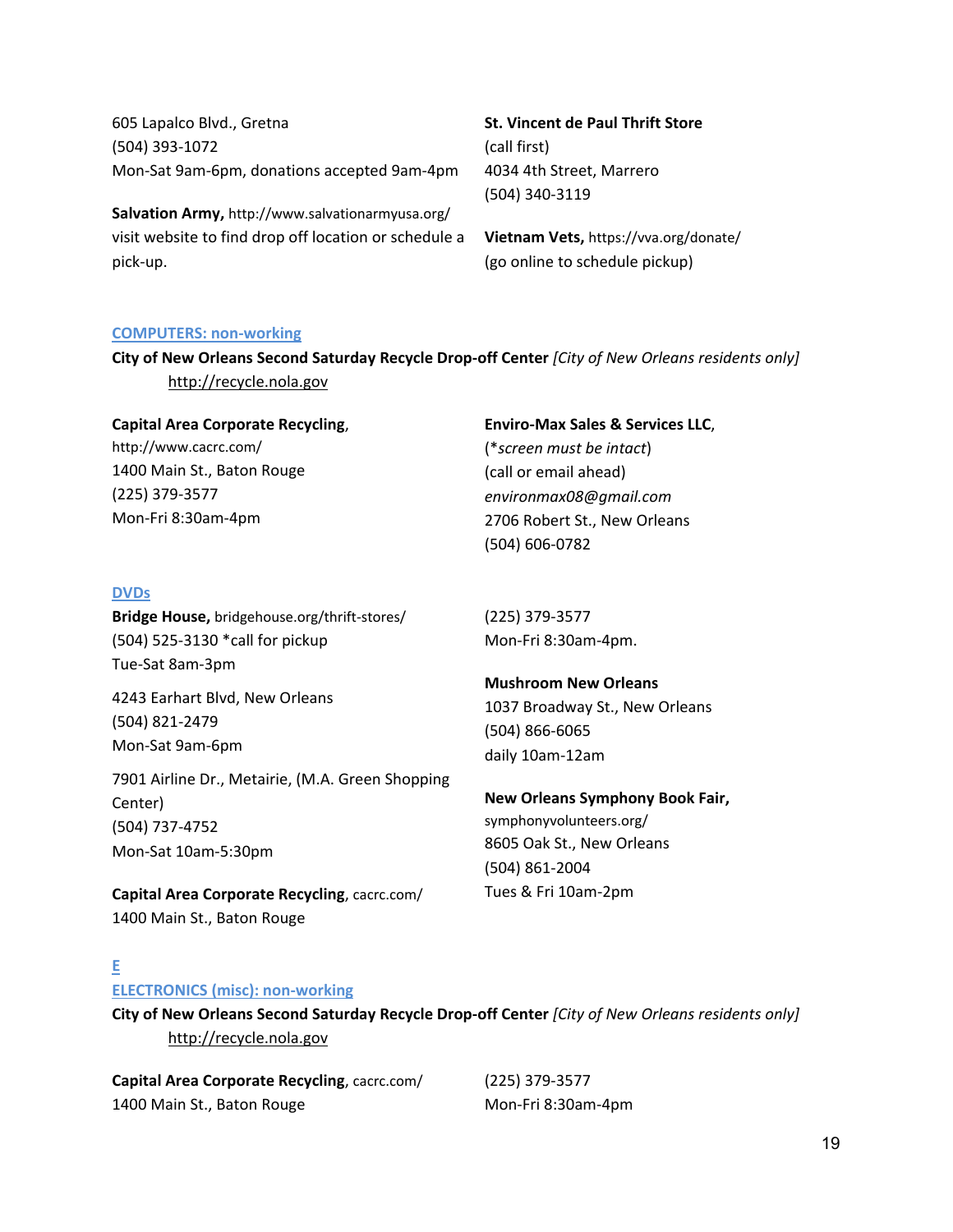# **Enviro‐Max Sales & Services LLC**, *(\*accepts wires)*

(call or email ahead) *environmax08@gmail.com*  2706 Robert St., New Orleans (504) 606‐0782

(504) 736‐0215 Mon‐Fri 8am‐9pm, Sat 9am‐7pm, Sun 10am‐7pm

**Office Max** 1000 S. Clearview Pkwy #1020, Jefferson

#### **ELECTRONICS (misc.): working**

**Bargain Center**  3200 Dauphine St., New Orleans (call first) (504) 948‐0007 Mon‐Sun 11am‐5pm

# **Capital Area Corporate Recycling**, cacrc.com/

1400 Main St., Baton Rouge (225) 379‐3577 Mon‐Fri 8:30am‐4pm

# **Covenant House**

(accepts supplies as needed; call ahead) 611 N Rampart St. (504) 584‐1100 open 24/7

# **Office Max,**

1000 S. Clearview Pkwy #1020, Jefferson (504) 736‐0215 Mon‐Fri 8am‐9pm, Sat 9am‐7pm, Sun 10am‐7pm

# **FOOD**

**Second Harvest Food Bank;**  New Orleans warehouse at 700 Edwards Ave (504) 734‐1322

Lafayette warehouse at 215 East Pinhook Rd (337) 237‐7711

Individuals can drop off food of any amount Mon‐Fri 8am‐3:30pm

# **Red, White & Blue Thrift Store** 5728 Jefferson Hwy., Harahan (504) 733‐8066 Mon‐Sat 9am‐6pm, donations accepted 9am‐4pm

# **Red, White & Blue Thrift Store**, continued 605 Lapalco Blvd., Gretna (504) 393‐1072 Mon‐Sat 9am‐6pm, donations accepted 9am‐4pm

**Vietnam Vets,** https://vva.org/donate/ (go online to schedule pickup)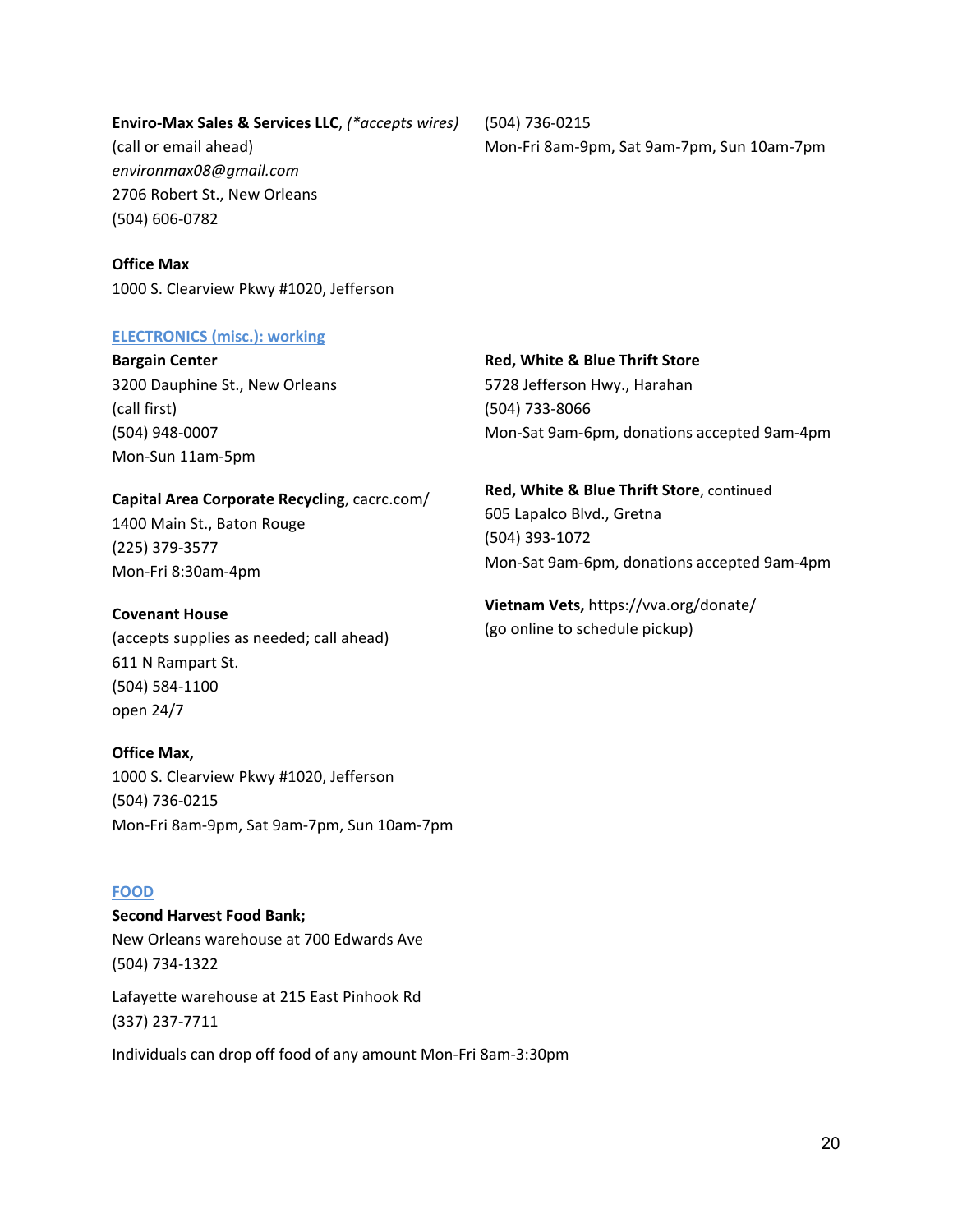#### **FURNITURE**

**All Saints Thrift Shop** 908 N. Columbia St., Covington, LA (985) 892‐5282 Mon‐Sat 9am‐2pm

**Bargain Center**  3200 Dauphine St., New Orleans (504) 948‐0007 daily 11am‐5pm

**Bridge House,** bridgehouse.org/thrift‐stores/ (504) 525‐3130 \*call for pickup Tue‐Sat 8am‐3pm

4243 Earhart Blvd, New Orleans (504) 821‐2479 Mon‐Sat 9am‐6pm

**Bridge House**, continued 7901 Airline Dr., Metairie, (M.A. Green Shopping Center) (504) 737‐4752 Mon‐Sat 10am‐5:30pm

**Covenant House** (accepts supplies as needed; call ahead) 611 N Rampart St. (504) 584‐1100 open 24/7

**Goodwill,** goodwillno.org various locations

**Habitat for Humanity Restore,** www.habitat‐ nola.org/restore/ 2900 Elysian Fields Ave., New Orleans [call ahead] (504) 861‐2077

Tues‐Sat. 10am‐6pm

**Pelican Thrift**  341 N Hennessey St., New Orleans, (504) 483‐9996 Mon‐Sat 10am‐6pm.

**Red, White & Blue Thrift Store**  *\*small items* 5728 Jefferson Hwy., Harahan (504) 733‐8066 Mon‐Sat 9am‐6pm, donations accepted 9am‐4pm 605 Lapalco Blvd., Gretna (504) 393‐1072

Mon‐Sat 9am‐6pm, donations accepted 9am‐4pm

**Salvation Army,** http://www.salvationarmyusa.org/ visit website to find drop off location or schedule a pick‐up

**St. Vincent de Paul Thrift**  4034 4th Street, Marrero [call first] (504) 340‐3119

**Unity of Greater New Orleans**  \**furnishings for apartments of newly‐housed homeless*  506 N. St. Patrick St, New Orleans (504) 483‐9300 homelesswarehouse@unitygno.org Mon‐Thur 10am‐3pm

**Vietnam Vets** https://vva.org/donate/ *\*small items* (go online to schedule pickup)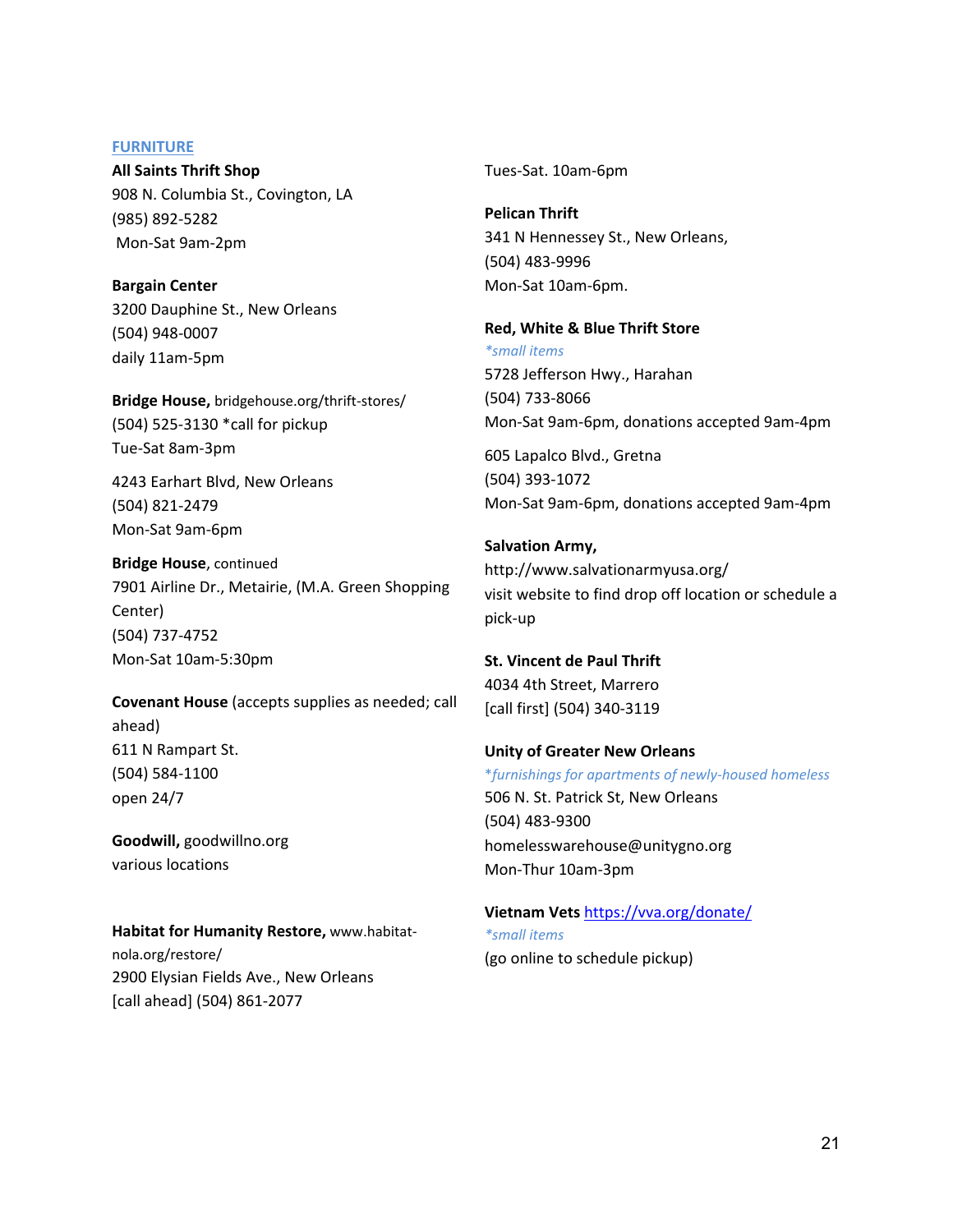# **GLASS**

**City of New Orleans Second Saturday Recycle Drop‐off Center** *[City of New Orleans residents only]*  Up to 50 lbs http://recycle.nola.gov. \*service restarted July 2018, check website for updates

**Phoenix Recycling**, https://phoenixrds.com \*Will pick up for a fee [call or go online to request a service] 3900 N. Causeway Blvd, Metairie (504) 229‐4244 chris@phoenixrecyclingnola.com

**H I INSTRUMENTS, MUSICAL (see 'Musical Instruments')**

**J JUNK MAIL (See 'Paper')** Recycled curbside by the City of **New Orleans and Jefferson Parish**

**K L LIGHT BULBS: CFLs**

\**CFLs contain Mercury, a toxic chemical, so it is imperative that they be recycled.* 

**City of New Orleans Second Saturday Recycle Drop‐off Center** *[City of New Orleans residents only]*  http://recycle.nola.gov

**Home Depot,** homedepot.com various locations

**Lowe's** 

## **LIGHT BULBS: Fluorescent Tubes**

**City of New Orleans Second Saturday Recycle Drop‐off Center** *[City of New Orleans residents only]*  http://recycle.nola.gov

**Home Depot,** homedepot.com various locations

#### **LIGHT BULBS: INCANDESCENT**

**City of New Orleans Second Saturday Recycle Drop‐off Center** *[City of New Orleans residents only]*  http://recycle.nola.gov

**G**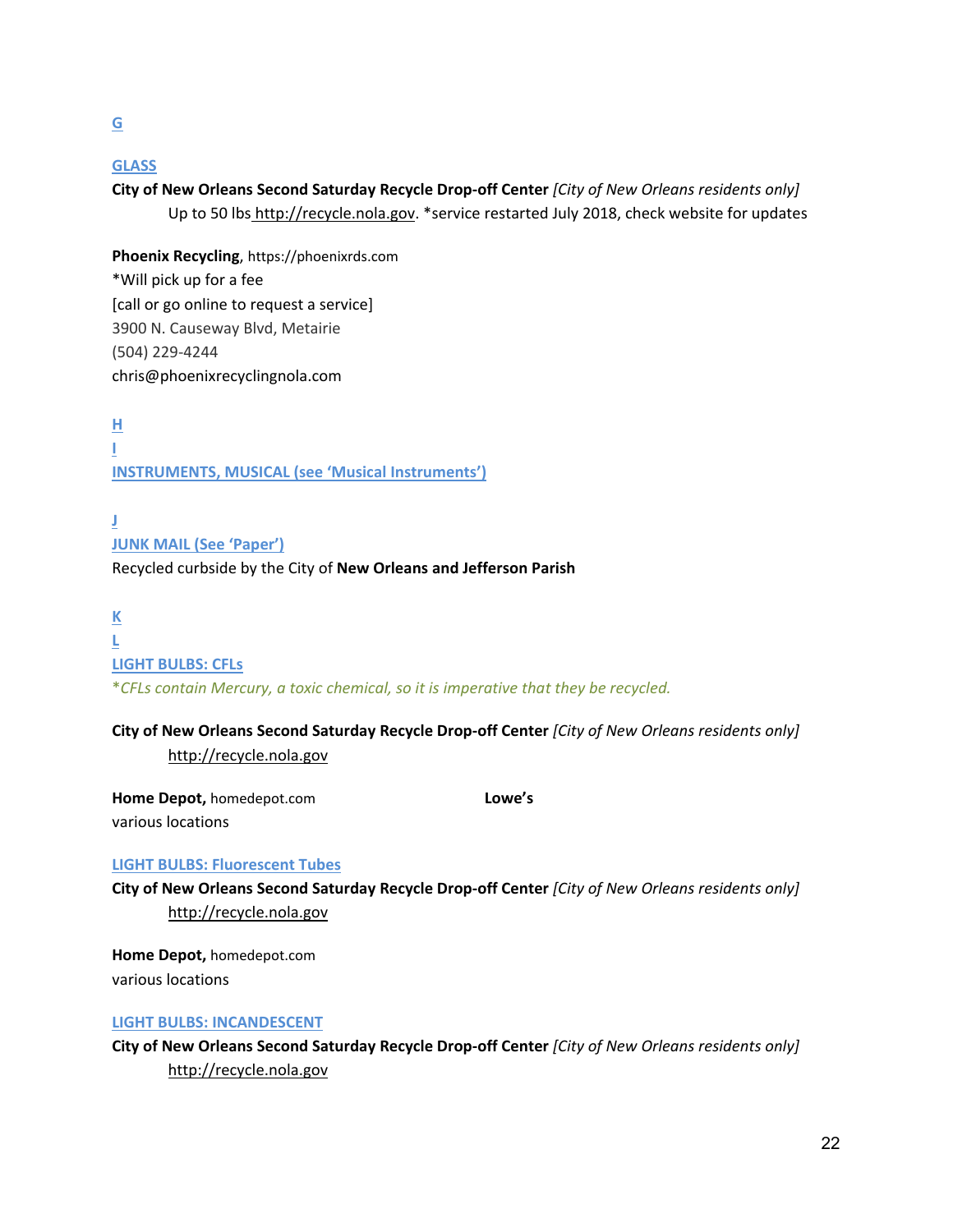# **LPs (See 'Records')**

#### **M**

**MAGAZINES (See 'Paper')**

Recycled curbside by the **City of New Orleans and Jefferson Parish.**

# **Fair Grinds Coffee**

3133 Ponce de Leon, New Orleans (504) 913‐9072 Mon‐Sun 6am‐8pm

2221 St Claude Ave., New Orleans Mon‐Sun 6am‐2pm

# **MARDI GRAS BEADS (***drop‐off sites)*

**City of New Orleans Second Saturday Recycle Drop‐off Center** *[City of New Orleans residents only]*  http://recycle.nola.gov

#### **The Arc,** arcgno.org

- 1. 925 S. Labarre Ave., Metairie; (504)837‐5105.
- 2. 3406 Hessmer Ave., Metairie
- 3. 333 Sala Ave., Westwego
- 4. 1771 Nashville, New Orleans
- 5. 3700 Jean Laffitte Pkwy., Chalmette
- 6. 106 E. 25th Ave., Covington

Check the ARC website for updated and seasonal bead donation locations,

# **The Green Project**, thegreenproject.org/

2831 Marais St. (504) 945‐0240 Mon‐Sat 9am‐4pm

# **Magnolia Community Services**

100 Central Ave., New Orleans (504) 733‐2874 Mon‐Fri 8am‐5pm

# **Whole Foods**,

wholefoodsmarket.com/stores/arabellastation/ Arabella Station, 5600 Magazine St. (504) 899‐9119 Daily 8am‐9pm (\*collection during Mardi Gras season only)

wholefoodsmarket.com/stores/metairie/ 3420 Veterans Memorial Blvd., Metairie (504) 888‐8225 Daily 8am‐10pm

# **Rouses**

on Airline and S. Labarre, 2701 Airline Drive

23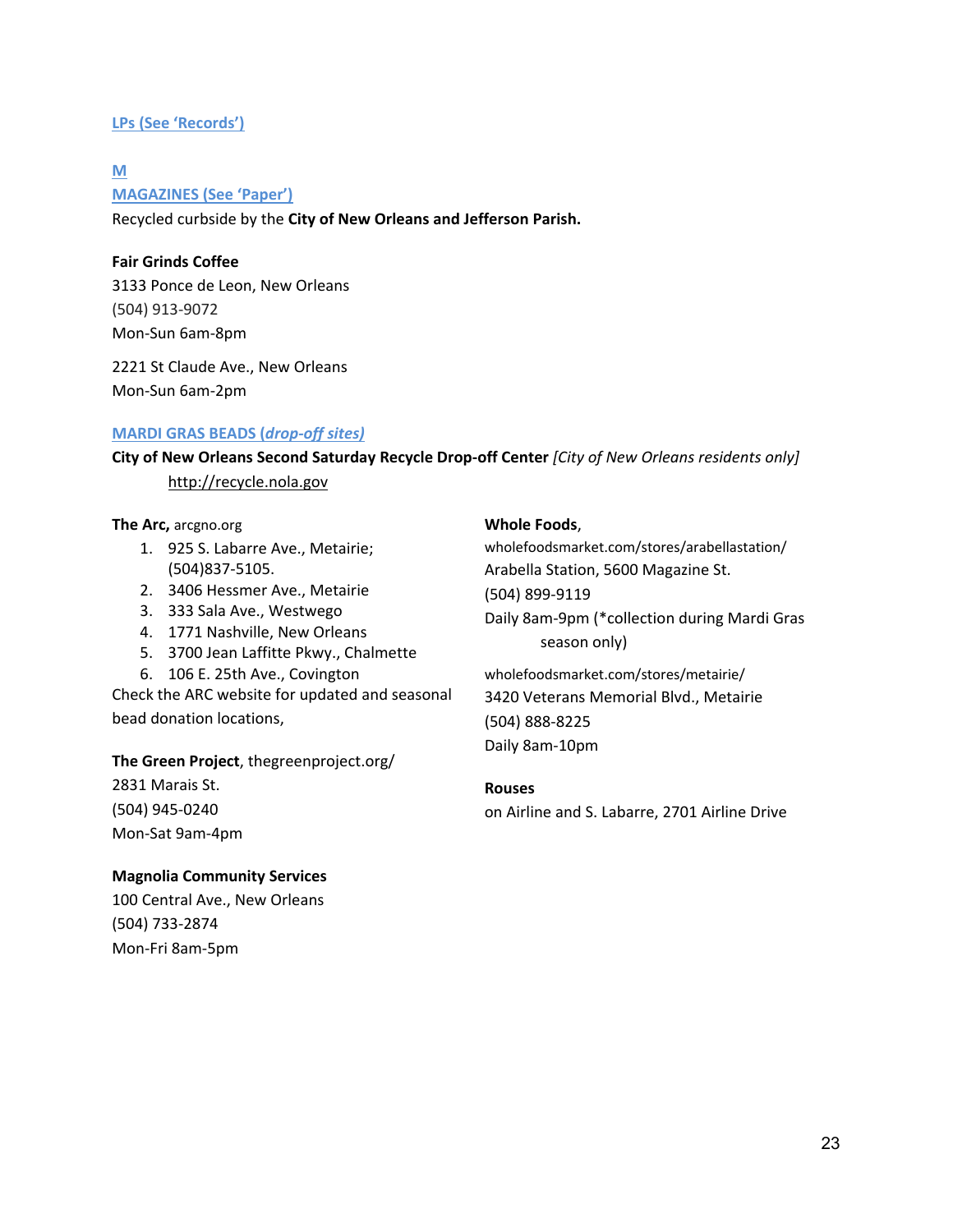#### **MEDICATION (unwanted, extra)**

#### **DEA National Drug Take‐Back Day**

The Drug Enforcement Administration holds events where citizens can take old medications to prevent accidents, theft, and prescription drug abuse. Visit DEA website for more information: https://www.deadiversion.usdoj.gov/drug\_disposa l/takeback/index.html

# **St. Vincent de Paul Pharmacy**

1995 Gentilly Blvd. (call first) 504‐940‐5031, ext. 15 or ext. 17.

#### **METAL**

**Airline Salvage,** airlinesalvage.com 6900 Airline Dr., New Orleans (504) 737‐1100

**All Scrap Metals, LLC** allscrapmetals.net/ 7 Veterans Memorial Blvd., Kenner (504) 471‐0241 Mon‐Fri 8am‐4pm and Sat 8am‐1pm

**Bayou Steel Group Recycling**  4390 Peters Rd., Harvey (504) 367‐9538 Mon‐Fri 7:30am‐3:30pm

**Ellis Recycling** 151 Industrial Dr., Slidell (985) 649‐2940 Tues‐Fri 8am‐4:30pm & Sat 8:30am‐12:30pm

**EMR Recylcing,** usa.emrgroup.com/selling 2525 Lafitte Street, New Orleans (504) 822‐5561 Mon – Fri 8 am‐3:30 pm; Sat 8 am – 11:45 am

4801 Florida Ave., New Orleans (504) 942‐0377 Mon‐Fri 8 am – 3:30 pm

902 Julia St. New Orleans (504) 636‐7200 Mon‐Fri 8 am – 3:30 pm

**EMR Recycling**, continued 50 LaBauve, Westwego (504) 436‐4061 Mon‐Fri 8am‐3:30 pm.

**Florida Parishes Scrap** floridaparishscrap.com 11361 Highway 190 W, Hammond (225) 567‐2122 Mon‐Fri 7:30am‐3:45pm & Sat 7:30am‐11:30am

**P&W Industries,** 68669 Highway 59, Mandeville, (985) 892‐2461 Mon‐Thurs 7:30am‐12pm & 1pm‐4pm; Friday 7am‐12pm & 1pm‐3:30pm

**Poland Scrap Metal Recycling** 1741 Poland Ave, New Orleans (504) 942‐1479 Mon‐Fri 8am‐4:30pm, Sat 8am‐2:30pm

**Uptown Recycling uptownrecycling.net/**  1320 S. Claiborne Ave., New Orleans (504) 523‐8485 Mon‐Fri 8‐4:30 pm & Sat 8am‐2pm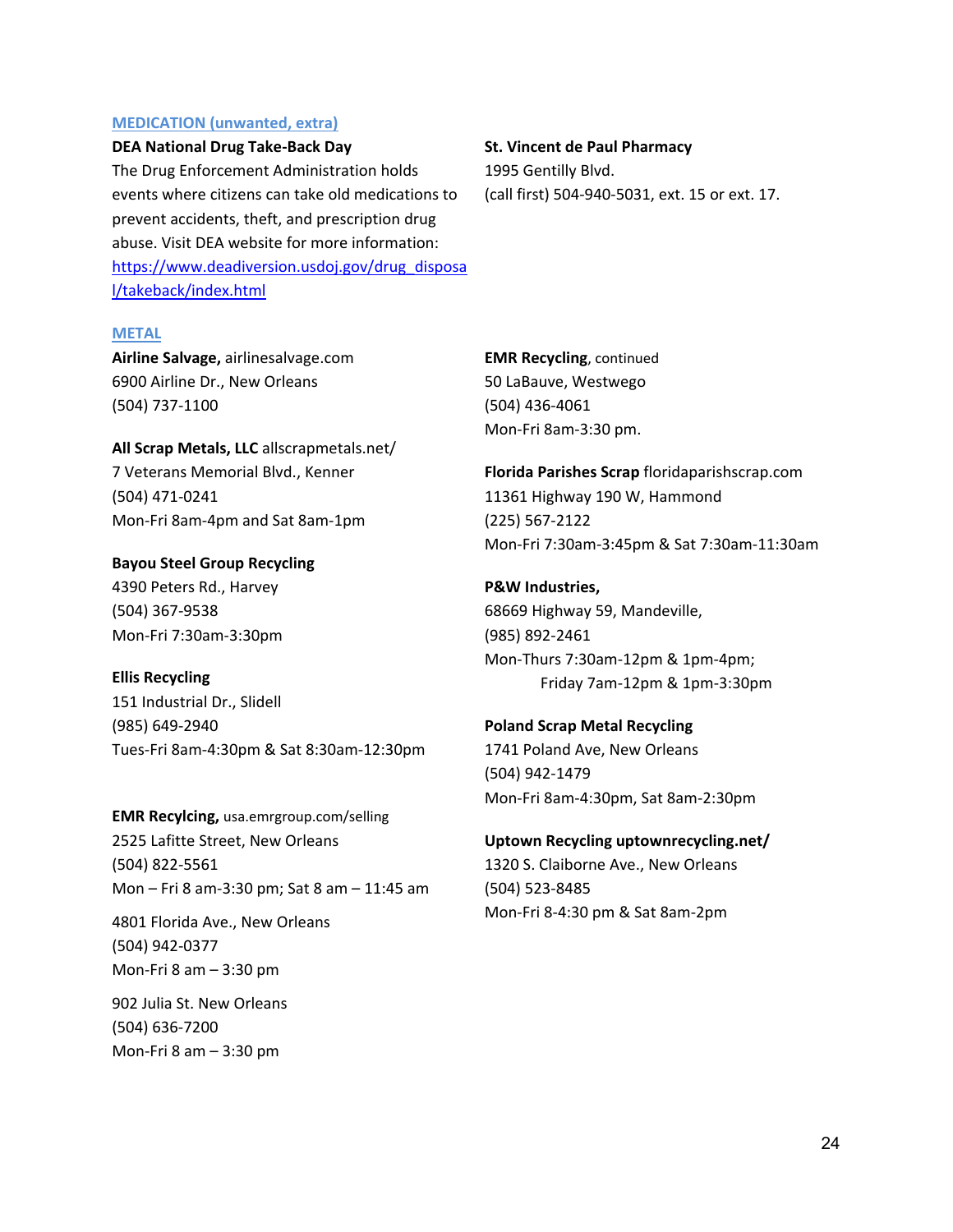#### **MUSICAL INSTRUMENTS**

*Many thrift stores accept musical instruments;* **call first.** (see 'Clothing & Household Goods' for stores)

**Bridge House,** bridgehouse.org/thrift‐stores/ (504) 525‐3130 \*call for pickup Tue‐Sat 8am‐3pm

4243 Earhart Blvd, New Orleans (504) 821‐2479 Mon‐Sat 9am‐6pm

7901 Airline Dr., Metairie, (M.A. Green Shopping Center) (504) 737‐4752 Mon‐Sat 10am‐5:30pm

#### **Downtown Music Exchange**

5715 Magazine St., New Orleans (504) 891‐7670 Mon‐Sat 10am‐6pm & Sun 12pm‐4pm

**Downtown Music Exchange**, continued

527 Dumaine St., New Orleans (504) 358‐3100 Mon‐Sun 10am‐6pm

#### **New Orleans Musician's Relief Fund** nomrf.org

#### **N**

**NEWSPAPERS (see 'Paper')**

Recycled curbside by the **City of New Orleans and Jefferson Parish** 

**Phoenix Recycling**, https://phoenixrds.com \*Will pick up for a fee [call or go online to request a service] 3900 N. Causeway Blvd, Metairie *(504) 229‐4244*  chris@phoenixrecyclingnola.com

828 Royal St., #130, New Orleans email: Jeff@NOMRF.org or Karen@NOMRF.org

**Red, White & Blue Thrift Store** 5728 Jefferson Hwy., Harahan (504) 733‐8066 Mon‐Sat 9am‐6pm, donations accepted 9am‐4pm

605 Lapalco Blvd., Gretna (504) 393‐1072 Mon‐Sat 9am‐6pm, donations accepted 9am‐4pm

**Roots of Music** info@therootsofmusic.com (call or email to donate brass, percussion, or woodwind instruments) 1331 Kerlerec St., New Orleans (504) 460‐2611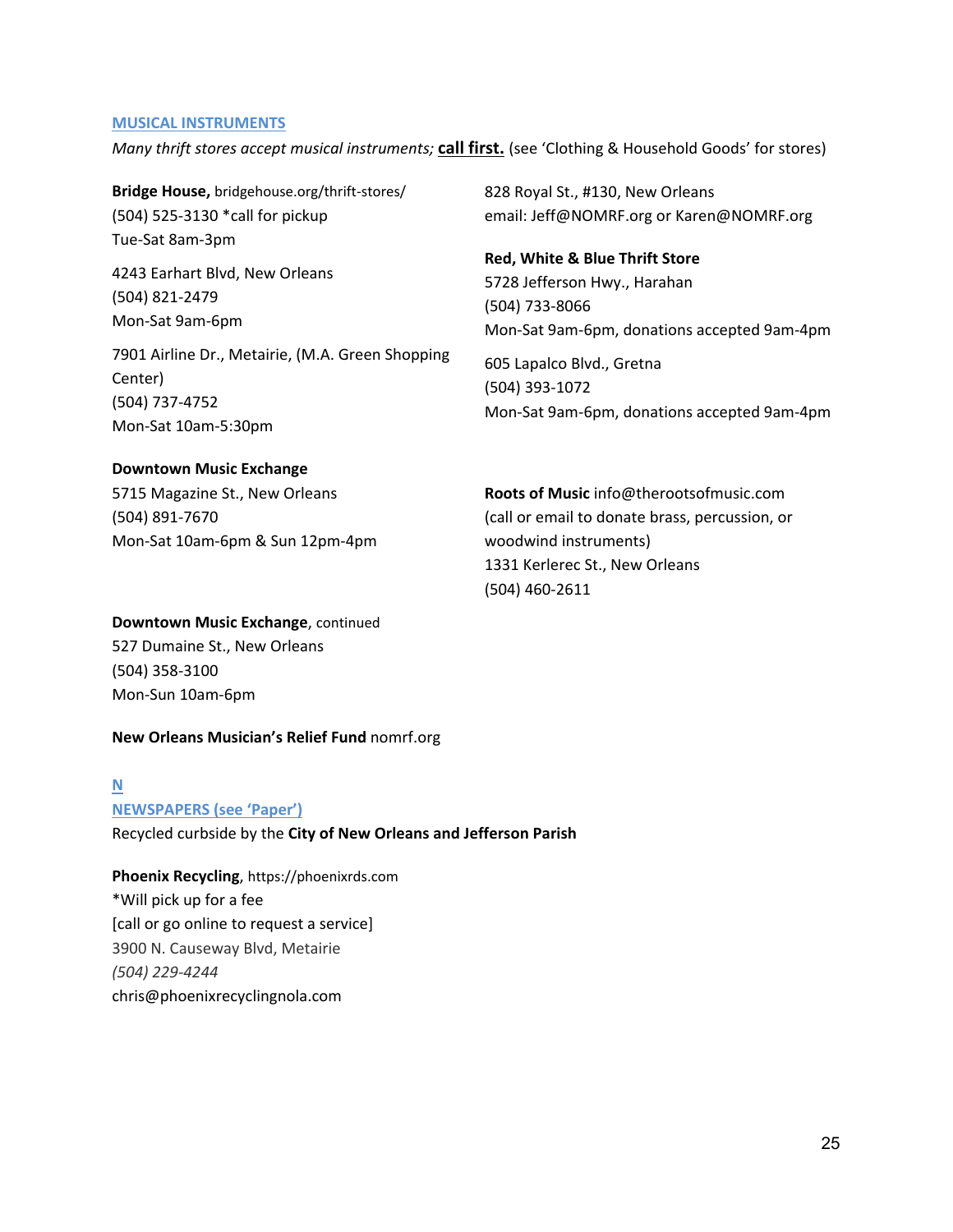# **O OIL: COOKING**

**OIL: MOTOR Auto Zone,** autozone.com Various locations

**Pep Boys,** pepboys.com Various locations

**5 Minute Auto Change/Take 5** 5minuteoilchange.com Various locations

**SpeeDee Oil Change,**  speedeeoil.com/locations.aspx?state=LA Various locations

# **OIL FILTERS (See 'Oil: Motor')**

**P PAINT** 

# **The Green Project,** thegreenproject.org Accepts only usable latex paint in its original container 2831 Marais St (504) 945‐0240 Mon‐Sat 9am‐4pm

# **PAPER**

# Recycled curbside by the **City of New Orleans and Jefferson Parish**

# **City of New Orleans Second Saturday Recycle Drop‐off Center** *[City of New Orleans residents only]*

# http://recycle.nola.gov

**Phoenix Recycling**, https://phoenixrds.com \*Will pick up for a fee [call or go online to request service] 3900 N. Causeway Blvd, Metairie *(504) 229‐4244*  chris@phoenixrecyclingnola.com

**Republic Services/Allied Waste** 808 L & A Road

(504) 837‐8950

Mon‐Fri 7am‐3pm

**Royal Mail Services** (shredded) 828 Royal St. (504) 522‐8523 Mon‐Fri 9am‐5pm and Sat 10am‐4pm.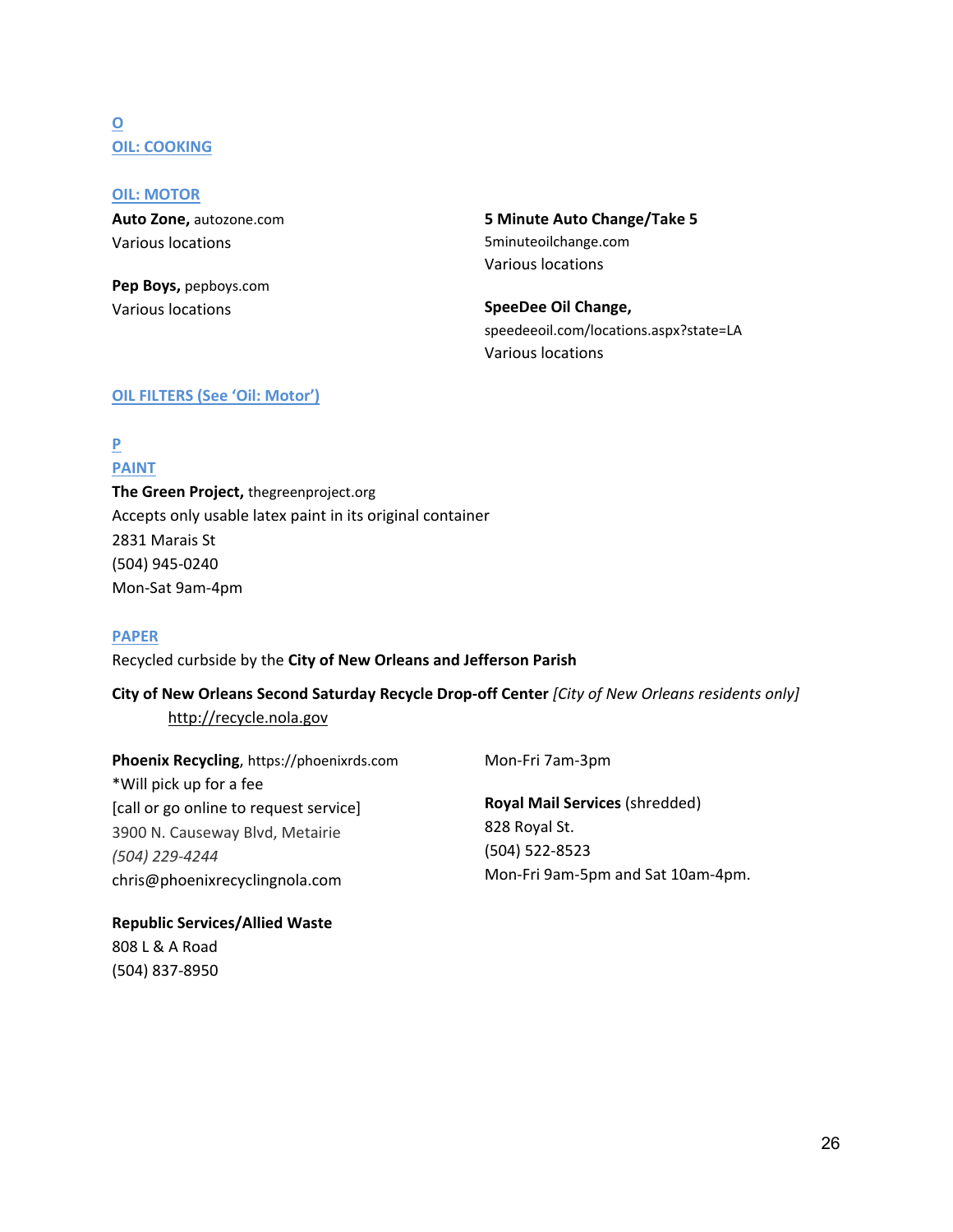#### **PET SUPPLIES**

*Many thrift stores accept pet supplies;* **call first***.* (see 'Clothing & Household Goods' for stores)

**ARNO,** https://animalrescueneworleans.org/supply‐ wish‐list/ (\*check wish list online for needed items) 271 Plauche St, New Orleans, (504) 571‐1900. Mon‐Sun 3pm‐7pm.

**No Fleas Market,** https://www.la‐spca.org/nofleas 4228 Magazine St., New Orleans (504) 900‐1446 nofleasmarket@la‐spca.org Tues‐Sat 10am‐6pm

# **Humane Society of LA,**

humanela.org/images/2009WishList.pdf call or email (888) 6‐HUMANE, info@humanela.org

# **PLASTIC (#1‐7)**

Recycled curbside by the **City of New Orleans and Jefferson Parish.** 

**City of New Orleans Second Saturday Recycle Drop‐off Center** *[City of New Orleans residents only]*  http://recycle.nola.gov

| <b>Republic Services/Allied Waste,</b> | Phoenix Recycling, https://phoenixrds.com |
|----------------------------------------|-------------------------------------------|
| 808 L & A Road                         | *Will pick up for a fee                   |
| (504) 837-8950                         | [call or go online to request service]    |
| Mon-Fri 8am-5pm                        | 3900 N. Causeway Blvd, Metairie           |
|                                        | (504) 229-4244                            |
|                                        | chris@phoenixrecyclingnola.com            |

# **PLASTIC SHOPPING BAGS**

*\*Due to pollution and litter hazards posed by disposable plastic and paper bags, the most eco‐friendly solution is to use reusable shopping bags*

**PRESCRIPTIONS (See 'Medications')**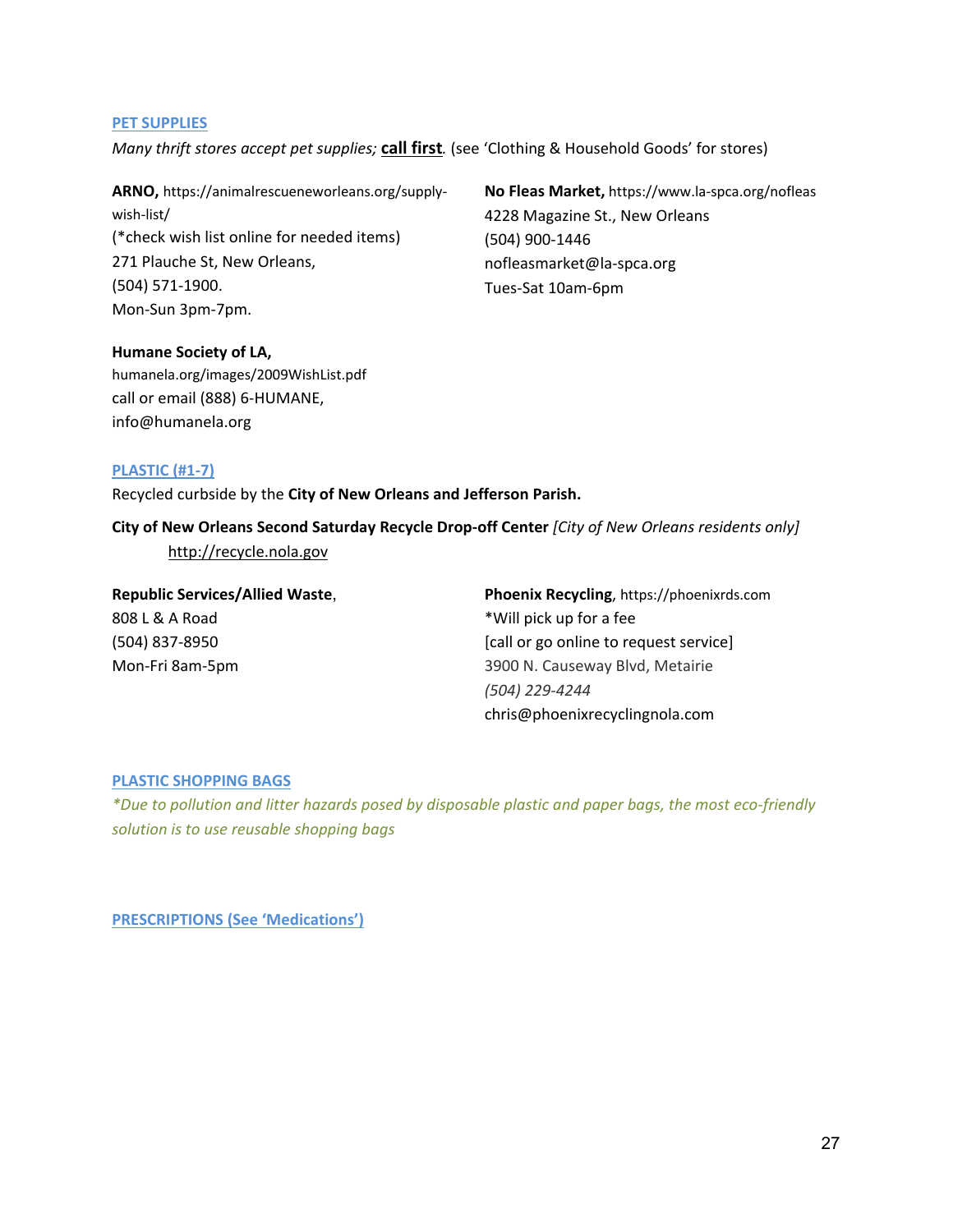#### **PRINTERS**

## **City of New Orleans Second Saturday Recycle Drop‐off Center** *[City of New Orleans residents only]*

http://recycle.nola.gov

## **Capital Area Corporate Recycling**, cacrc.com/

1400 Main St., Baton Rouge (225) 379‐3577 Mon‐Fri 8:30am‐4pm.

# (504) 606‐0782.

# **Office Max**

1000 S. Clearview Pkwy #1020, Jefferson, (504) 736‐0215; Mon‐Fri 8am‐9pm, Sat 9am‐7pm, Sun 10am‐7pm.

# **Enviro‐Max Sales & Services LLC**, (call or email ahead)

*environmax08@gmail.com*  2706 Robert St., New Orleans

# **PROPANE CYLINDERS**

# **AmeriGas**

107 Iris Ave., Jefferson, amerigas.com, (504) 835‐0765 or (504) 366‐8848; Mon‐Fri 8am‐12pm, 1pm‐4pm

# **Q**

# **R**

# **RECORDS**

*Many thrift stores accept records;* **call first.** (see 'Clothing & Household Goods' for stores)

# **Bargain Center**

3200 Dauphine St., New Orleans, (504) 948‐0007; Mon‐Sun 11am‐5pm.

# **BloominDeals (Junior League)**  4645 Freret St. (504) 891‐1289 Mon‐Sat 10am‐6pm, (donations accepted 5:30pm)

**Bridge House,** bridgehouse.org/thrift‐stores/ (for pickup call) (504) 525‐3130 **Bridge House**, continued 4243 Earhart Blvd, New Orleans (504) 522‐4476 ext. 1209 Mon‐Sat 10am‐6pm

# 7901 Airline Dr., Metairie, (M.A. Green Shopping Center) (504) 737‐4752 Mon‐Sat 10am‐5:30pm

# **Domino Sound Record Shop**  2557 Bayou Rd., New Orleans (504) 309‐0871 Mon 12pm‐6pm, Wed‐Sun 12pm‐6pm (Usually buy/trade records on Thurs, Fri, and Sat.)

**Euclid Records** euclidnola.com (will buy if product is of interest to them) 3301 Chartres St., New Orleans (504) 947‐4348; Mon‐Sun 11am‐7pm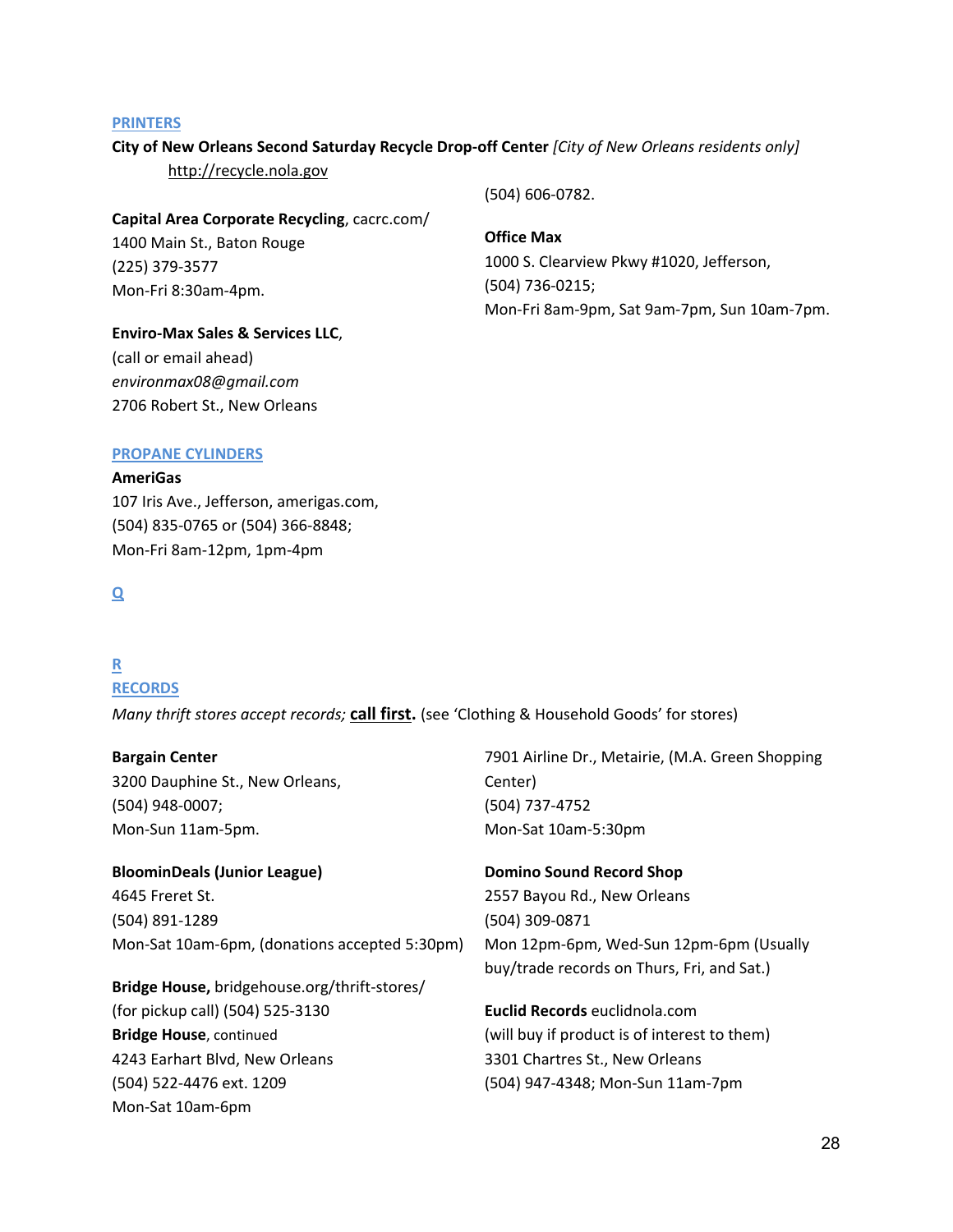# **Louisiana Music Factory,** louisianamusicfactory.co

421 Frenchmen St., New Orleansm, (call first) (504) 586‐1094 Mon‐Sun 11am‐8pm

# **Peaches Records** peachesrecordsneworleans.com 4318 Magazine St., New Orleans (504) 282‐3322 Mon‐Sun 10am‐7pm

#### **Mushroom New Orleans**

1037 Broadway St., New Orleans (504) 866‐6065 daily 10am‐12am

# **S**

# **SHOES (see 'Clothing & Household Goods')**

*Many thrift stores accept shoes if in good condition;* **call first***.* (see 'Clothing & Household Goods' for stores)

#### **Nike Factory Store**

4101 South Carrollton Ave., New Orleans (504) 586‐8067

# **SPORTING GOODS (See Clothing & Household Goods')**

# **STEEL (see 'Metal')**

# **T**

# **TELEVISIONS: Working**

## **All Saints Thrift Shop**

(call ahead to check if tv type is acceptable) 908 N. Columbia St., Covington, LA (985) 892‐5282 Mon‐Sat 9am‐2pm

**Bridge House,** bridgehouse.org/thrift‐stores/, (for pickup call) (504) 525‐3130

**Bridge House**, continued 4243 Earhart Blvd, New Orleans (504) 522‐4476 ext. 1209 Mon‐Sat 10am‐6pm

7901 Airline Dr., Metairie, (M.A. Green Shopping Center) (504) 737‐4752 Mon‐Sat 10am‐5:30pm

# **Community Christian Concern**  2228 Second St., Slidell (985) 646‐0357 Mon‐Thurs 10am‐4pm, Fri‐Sat 10am‐2pm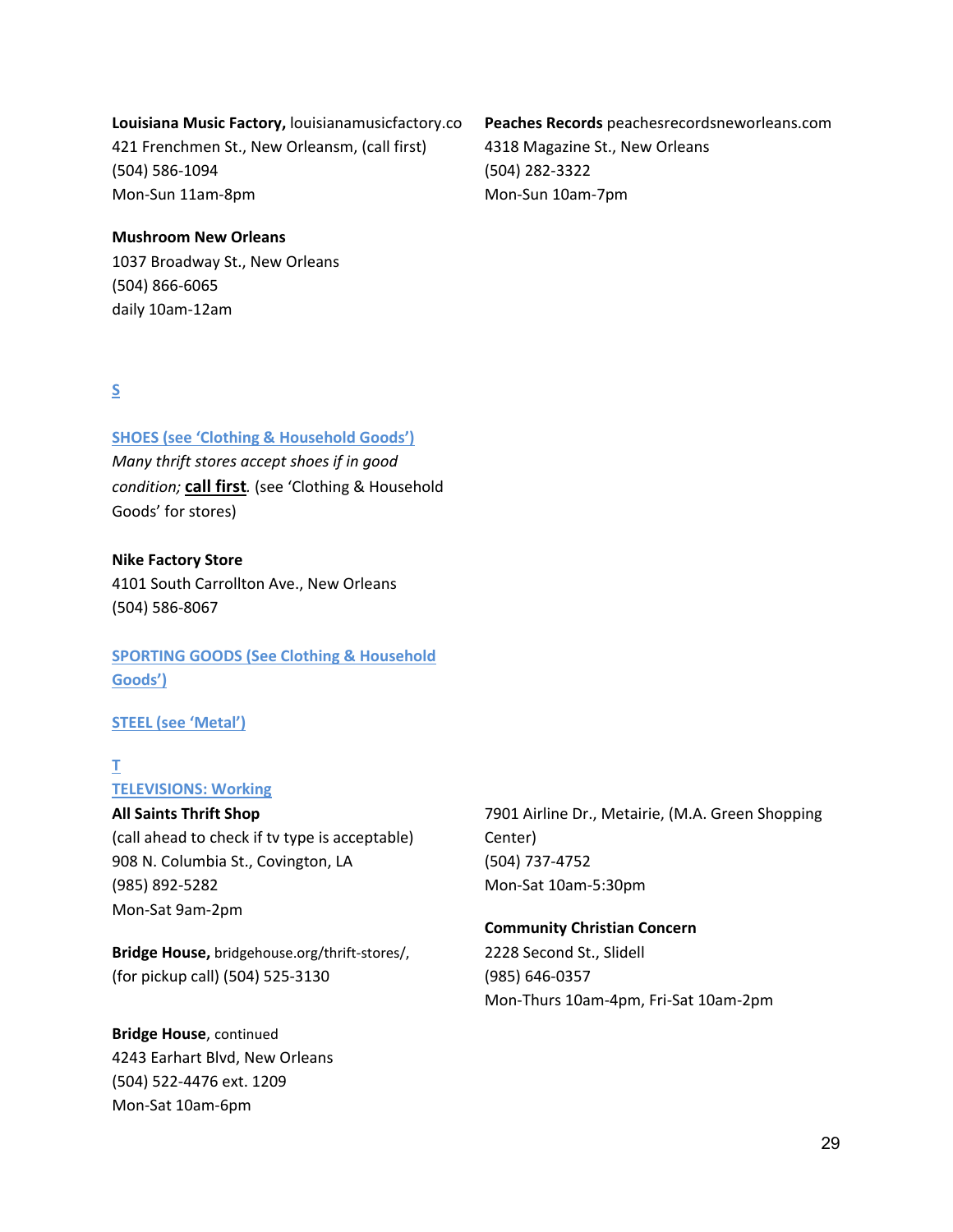## **Covenant House**

(\*accepts supplies as needed; call ahead) 611 N Rampart St. (504) 584‐1100 open 24/7

**Goodwill,** goodwillno.org various locations

**Gran's Attic** 408 Girod St., Mandeville, LA (985) 626‐4457 Mon‐Fri 10am‐2pm

**Red, White & Blue Thrift Store** 5728 Jefferson Hwy., Harahan,

Mon‐Sat 9am‐6pm, donations accepted 9am‐4pm

**Red, White & Blue Thrift Store**, continued 5050 Lapalco Blvd. (504) 347‐1512 Mon‐Sat 9am‐6pm, donations accepted 9am‐4pm

**Salvation Army**, http://www.salvationarmyusa.org/ visit website to find drop off location or schedule a pick‐up.

**St. Vincent de Paul Thrift Store**  (call first) 4034 4th Street, Marrero, (504) 340‐3119.

**Vietnam Vets**, https://vva.org/donate/ (go online to schedule pickup)

#### **TELEVISIONS: Non‐Working**

**City of New Orleans Second Saturday Recycle Drop‐off Center** *[City of New Orleans residents only]*  http://recycle.nola.gov Limit of 4 televisions

**TELEPHONE BOOKS (see 'Paper')**

#### **TIN (see 'Metal')**

(504) 733‐8066

#### **TIRES**

**City of New Orleans Second Saturday Recycle Drop‐off Center** *[City of New Orleans residents only]*  http://recycle.nola.gov Limit of 4 tires

#### **TOYS: ELECTRONIC, working**

**Bridge House,** bridgehouse.org/thrift‐stores/, (for pickup call) (504) 525‐3130

4243 Earhart Blvd, New Orleans (504) 522‐4476 ext. 1209 Mon‐Sat 10am‐6pm

7901 Airline Dr., Metairie, (M.A. Green Shopping Center) (504) 737‐4752 Mon‐Sat 10am‐5:30pm

#### **Community Christian Concern**

2228 Second St., Slidell (985) 646‐0357 Mon‐Thurs 10am‐4pm, Fri‐Sat 10am‐2pm

**Red, White & Blue Thrift Store** 5728 Jefferson Hwy., Harahan (504) 733‐8066 Mon‐Sat 9am‐6pm, donations accepted 9am‐4pm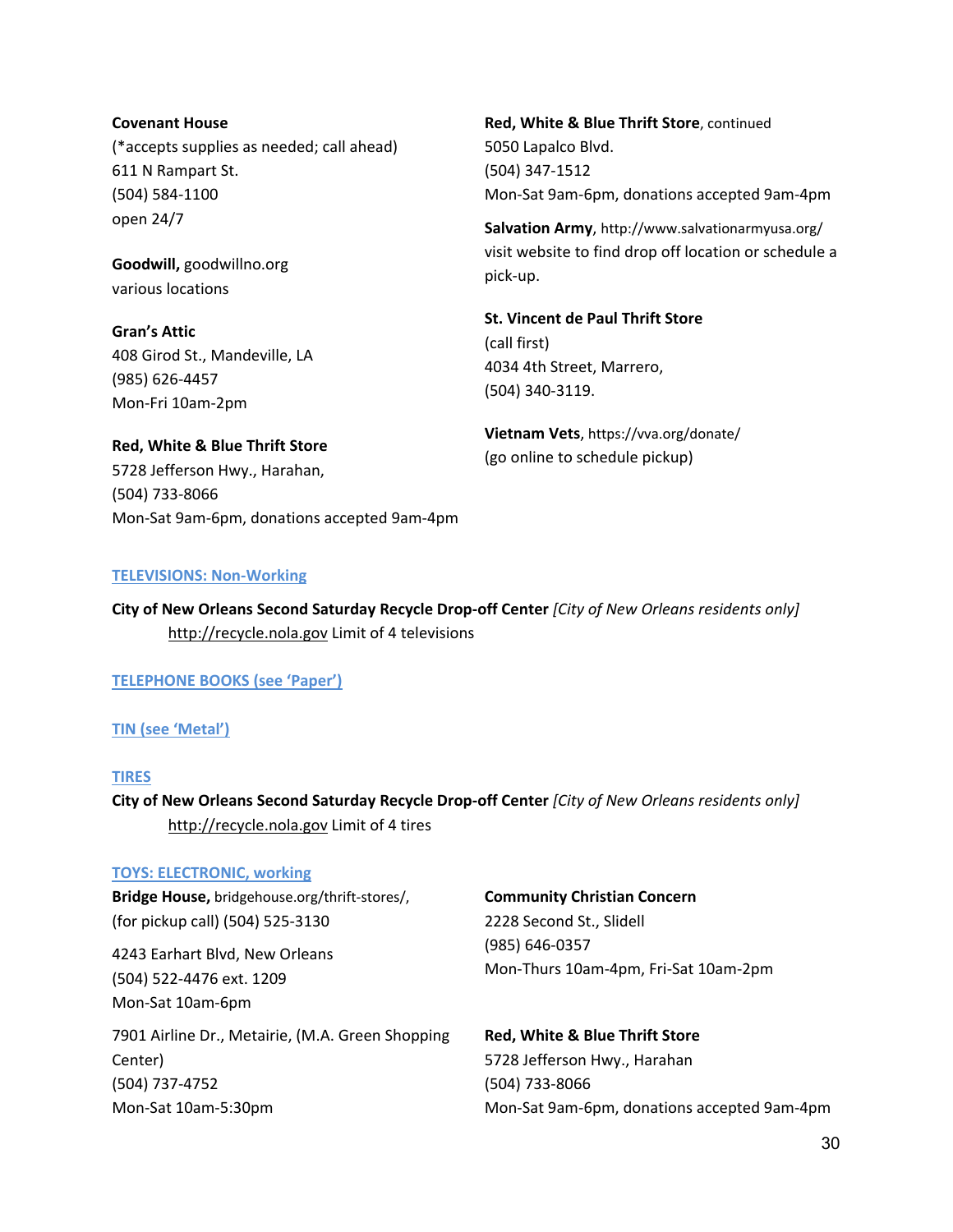**Red, White & Blue Thrift Store**, continued 605 Lapalco Blvd., Gretna (504) 393‐1072 Mon‐Sat 9am‐6pm, donations accepted 9am‐4pm **Salvation Army** http://www.salvationarmyusa.org/

**Vietnam Vets** https://vva.org/donate/ (go online to schedule pickup)

#### **TOYS: ELECTRONIC, Non‐Working**

**City of New Orleans Second Saturday Recycle Drop‐off Center** *[City of New Orleans residents only]*  http://recycle.nola.gov

#### **TOYS: NON‐ELECTRONIC**

**All Saints Thrift Shop** 908 N. Columbia St., Covington, LA (985) 892‐5282 Mon‐Sat 9am‐2pm

**Bridge House,** bridgehouse.org/thrift‐stores/, (for pickup call) (504) 525‐3130

4243 Earhart Blvd, New Orleans (504) 522‐4476 ext. 1209 Mon‐Sat 10am‐6pm

#### **Bridge House**, continued

7901 Airline Dr., Metairie, (M.A. Green Shopping Center) (504) 737‐4752 Mon‐Sat 10am‐5:30pm

**Community Christian Concern**  2228 Second St., Slidell (985) 646‐0357 Mon‐Thurs 10am‐4pm Fri‐Sat 10am‐2pm.

# **Red, White & Blue Thrift Store**

5728 Jefferson Hwy., Harahan (504) 733‐8066 Mon‐Sat 9am‐6pm, donations accepted 9am‐4pm

**Red, White & Blue Thrift Store,** continued 605 Lapalco Blvd., Gretna (504) 393‐1072 Mon‐Sat 9am‐6pm, donations accepted 9am‐4pm

**Salvation Army,** http://www.salvationarmyusa.org/ visit website to find drop off location or schedule a pick‐up

**Vietnam Vets,** https://vva.org/donate/ (go online to schedule pickup)

**U**